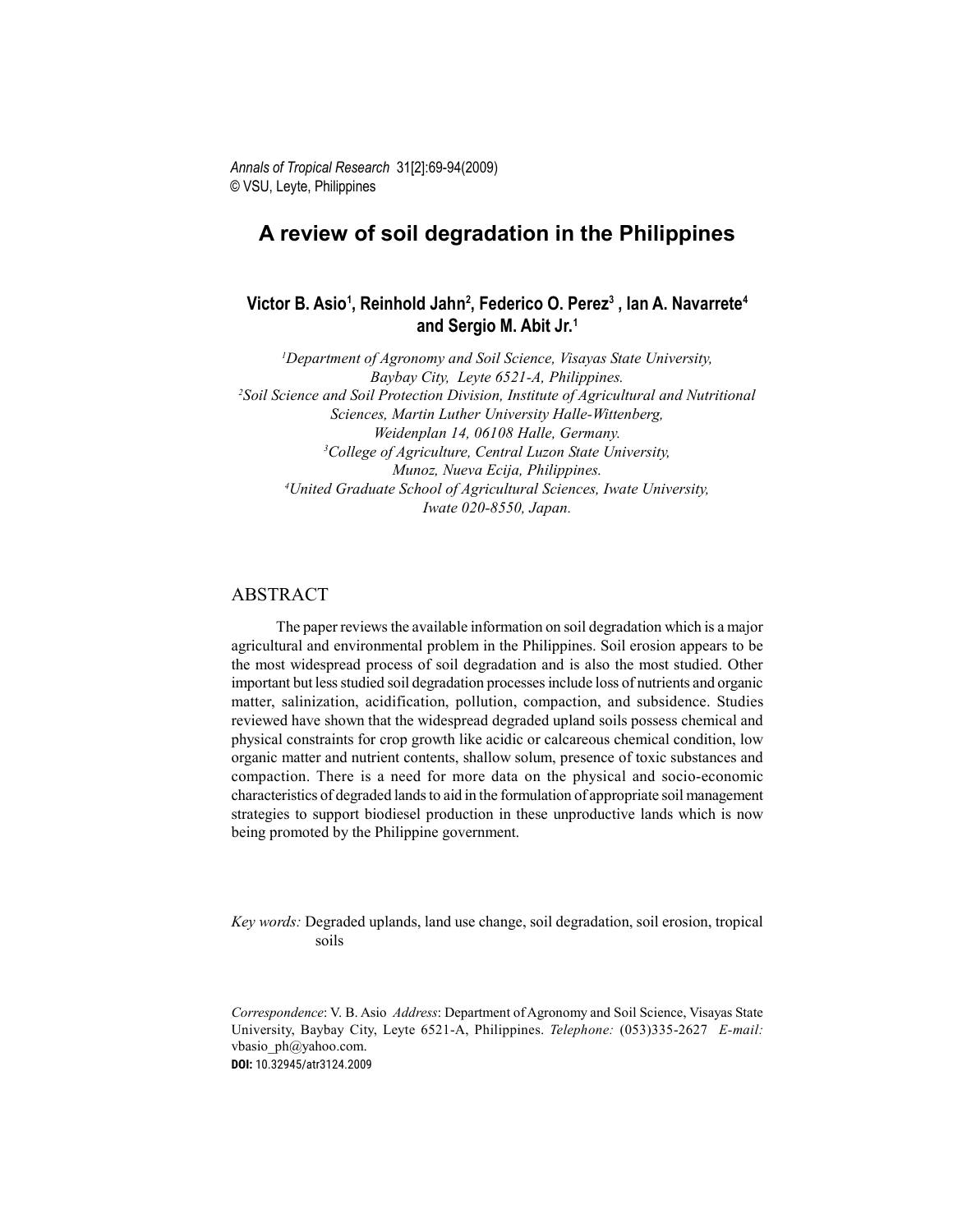## INTRODUCTION

Soil is a vital resource for human survival in that it is the medium in which most plants grow, it cleans and stores water, detoxifies pollutants, and plays a key role in the regulation of the Earth's temperature. Soil is also the habitat of a multitude of soil organisms necessary for the cycling of elements and for keeping a healthy environment for human beings (Blum, 2007). Also, many of the important antibiotics to treat human diseases are products of soil bacteria. Worldwide, soil resources are degraded at an unprecedented rate due to various human activities.

Soil degradation is a severe global problem of modern times (Lal, 1998). Steiner (1996) noted that every year 5 to 7 million hectares of agricultural land worldwide become unproductive due to physical and chemical degradation. The problem is much more serious in tropical than in temperate areas since tropical soils are more prone to degradation because of their properties and the prevalent climatic conditions. Countries or sub-regions in Asia and Africa that depend upon agriculture as the engine of economic growth will probably suffer the most (Scherr, 1999). In the Philippines, the National Action Plan (NAP) for 2004 to 2010 identified soil degradation as a major threat to food security. It reported that about 5.2 million hectares are seriously degraded resulting to 30 to 50% reduction in soil productivity and water retention capacity (NAP, 2004). Because of this, NAP identifies the control of soil degradation as one of the major research priorities for the Philippines. Atienza et al. (2008) reported that there is a need for a coordinated and continual appraisal and protection of soil resources in the Philippines.

The objective of this paper is to review the available information on the processes and management of soil degradation in the Philippines.

## The nature of soil degradation

Soil degradation is defined as the process which lowers the current or future capacity of the soil to produce goods or services. It implies long-term decline in soil productivity and its environment-moderating capacity (Blum, 1998; Lal, 2001). According to Stremme (1930) the concept of soil degradation was first used by Kostychiev and Korchinski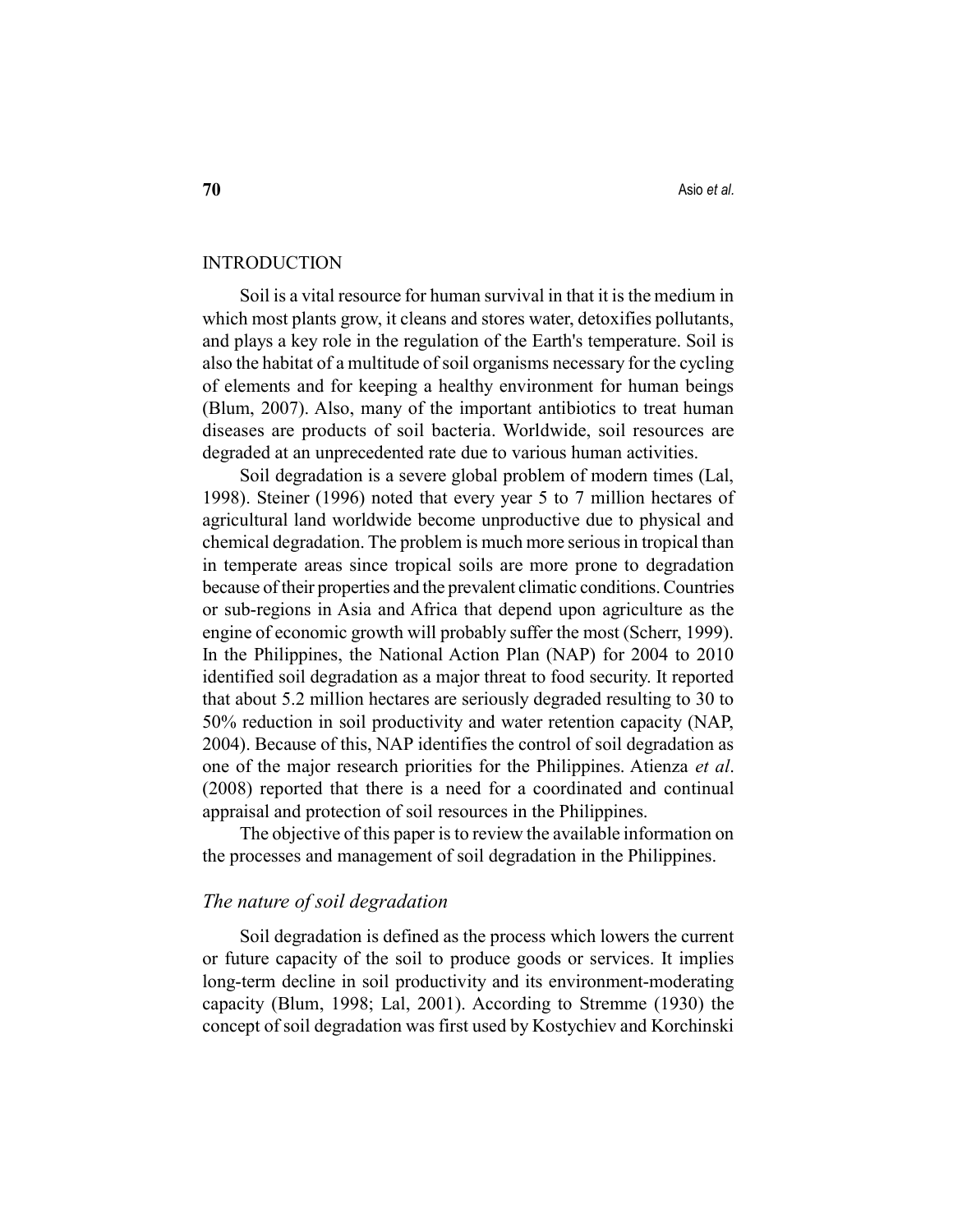in 1888 to describe a natural soil change. Since natural degradation is slow, the present concept of soil degradation according to the Global Assessment of Soil Degradation (GLASOD) focuses on a human-induced process (UNEP, 1992). Soil degradation occurs because of drastic changes or disruption in the normal processes of soil formation due to human activities. Blum (1998) considers soil degradation as a loss or reduction in soil energy. While soil formation results in ordering of the soil body and thus decreases entropy (Smeck et al., 1983), soil degradation due to erosion, destruction of soil structure, leaching and decomposition and other processes results in an increase in disorder of the soil body or entropy (Addiscott, 1995). When this happens, the capacity of the soil to function as medium for plant growth, habitat of soil flora and fauna, and as ecological buffer and filter is greatly diminished (Blum, 1998).

The GLASOD recognized two categories of soil degradation (Oldeman, 1994). The first category is soil degradation due to displacement of soil material such as soil erosion by wind and water. The second category is in situ soil degradation due to chemical processes like loss of nutrients and organic matter, salinization, acidification, and pollution and due to physical processes such as compaction, waterlogging and subsidence (Oldeman, 1994). In their assessment of soil degradation in South and Southeast Asia, Van Lynden and Oldeman (1997) found that water erosion, chemical degradation and physical degradation are the major soil degradation processes in the region. They reported that water erosion is largely caused by agricultural practices particularly overgrazing and by deforestation; chemical degradation is almost exclusively the result of improper management of cultivated arable lands; and physical degradation is largely due to agricultural activities. The major factors that cause soil degradation include deforestation, overgrazing, agricultural practices, industrial activities, mining, and waste disposal. Deforestation is the main cause of soil degradation in Asia and South America while overgrazing is the main factor in the dryland areas of Australia, Africa, Europe and Asia (UNEP, 1992). In the Philippines, Cramb et al. (2000) observed the important role of rapid population growth and widespread rural poverty that induce lowland farmers to migrate into steeply sloping upland areas where their cultivation technique are inappropriate and causes accelerated erosion.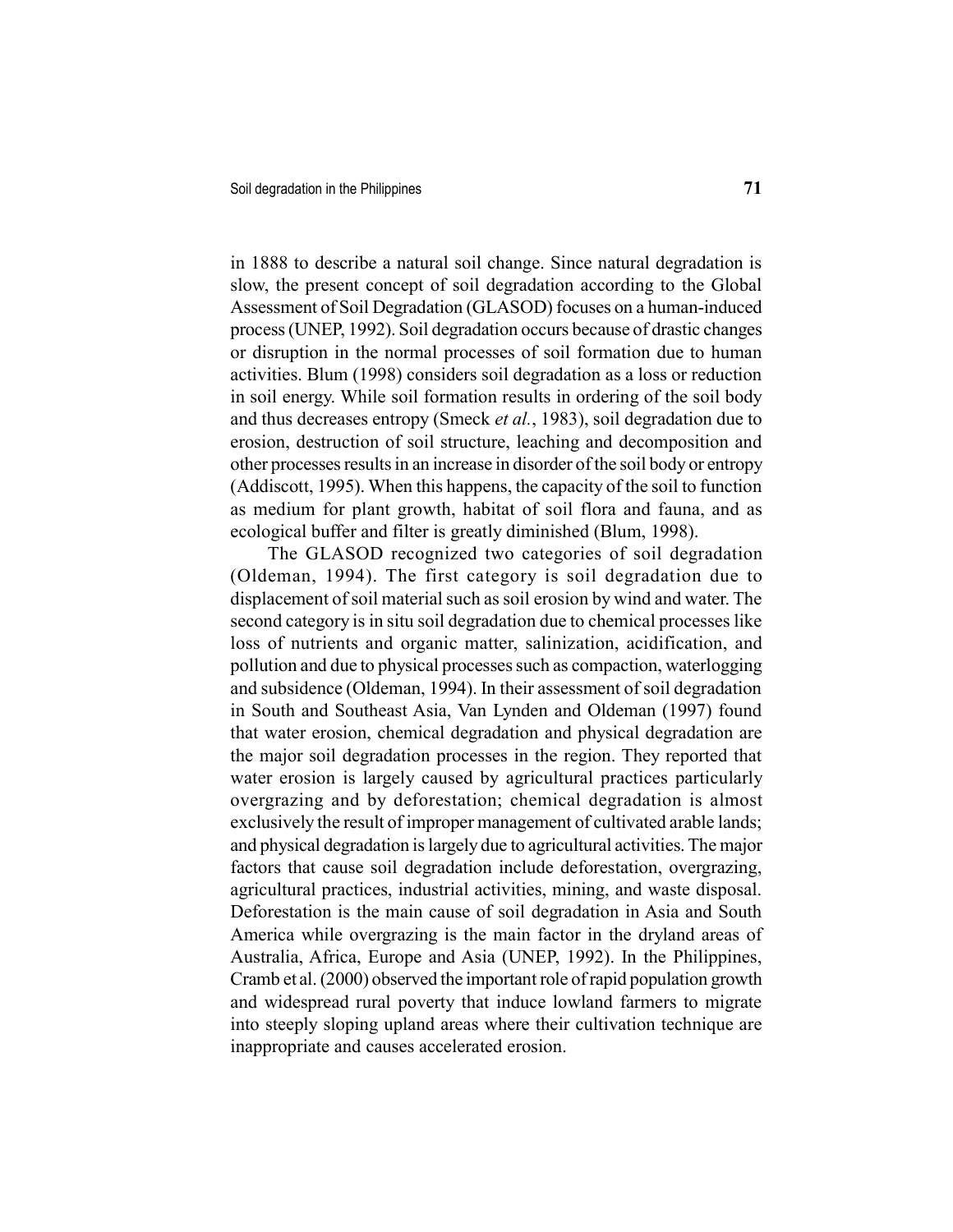## Soil degradation processes in the Philippines

#### Soil erosion

Soil erosion removes the usually fertile topsoil resulting in the reduction of the productive capacity of the soil. In many upland areas throughout the country, the reddish appearance of the soil is due to the exposure of humus-poor but iron oxide-rich subsoils after the dark and humus-rich topsoils have been removed by erosion (Asio, 1997). The natural factors affecting soil erosion by water include rainfall, vegetative cover, the slope of the land, and soil erodibility (Lal, 1984; Presbitero 2003). The Philippines has a wet tropical climate with an annual rainfall ranging from about 1,000 mm in the south to more than 4,000 mm in mountainous areas particularly along the eastern coast of the archipelago. This is aggravated by the occurrence of an average of 15-20 typhoons per year (PCARRD, 2009). About 60 percent of the country has rugged and mountainous topography with large areas in some islands having more than 18 percent slope (Fig. 1). Deforestation and land use change have reduced the forest cover in the Philippines from about 90 percent in the middle of the 16th century, to 70 percent by 1900 and about 23 percent by 1987 (Garrity et al., 1993; Verburg & Veldkamp, 2004). Some islands like Cebu and Bohol have even zero original forest cover. Soils in most sloping lands are either poorly developed and unstable or heavy clay with low infiltration capacity both of which favor soil loss.

Until now, no comprehensive nationwide assessment of soil erosion has yet been done in the Philippines. Because of this, estimates of the severity of the erosion problem greatly vary. The NAP (2004) estimated that 33, 21 and 46 percent of Luzon, Visayas and Mindanao, respectively, are severely eroded. The data for the Visayas clearly appear as an underestimation considering the degraded nature of many Visayas islands. For example, for Leyte island alone, the Bureau of Soil and Water Management (BSWM, 1992) reported that about 40 percent of the soils in northern Leyte and about 58% in Southern Leyte are moderately to severely eroded (Table 1). Another agency report estimated that about 53 percent of the 8 million hectares of agricultural land have been degraded by erosion while on a national scale, 63 percent of the total land area is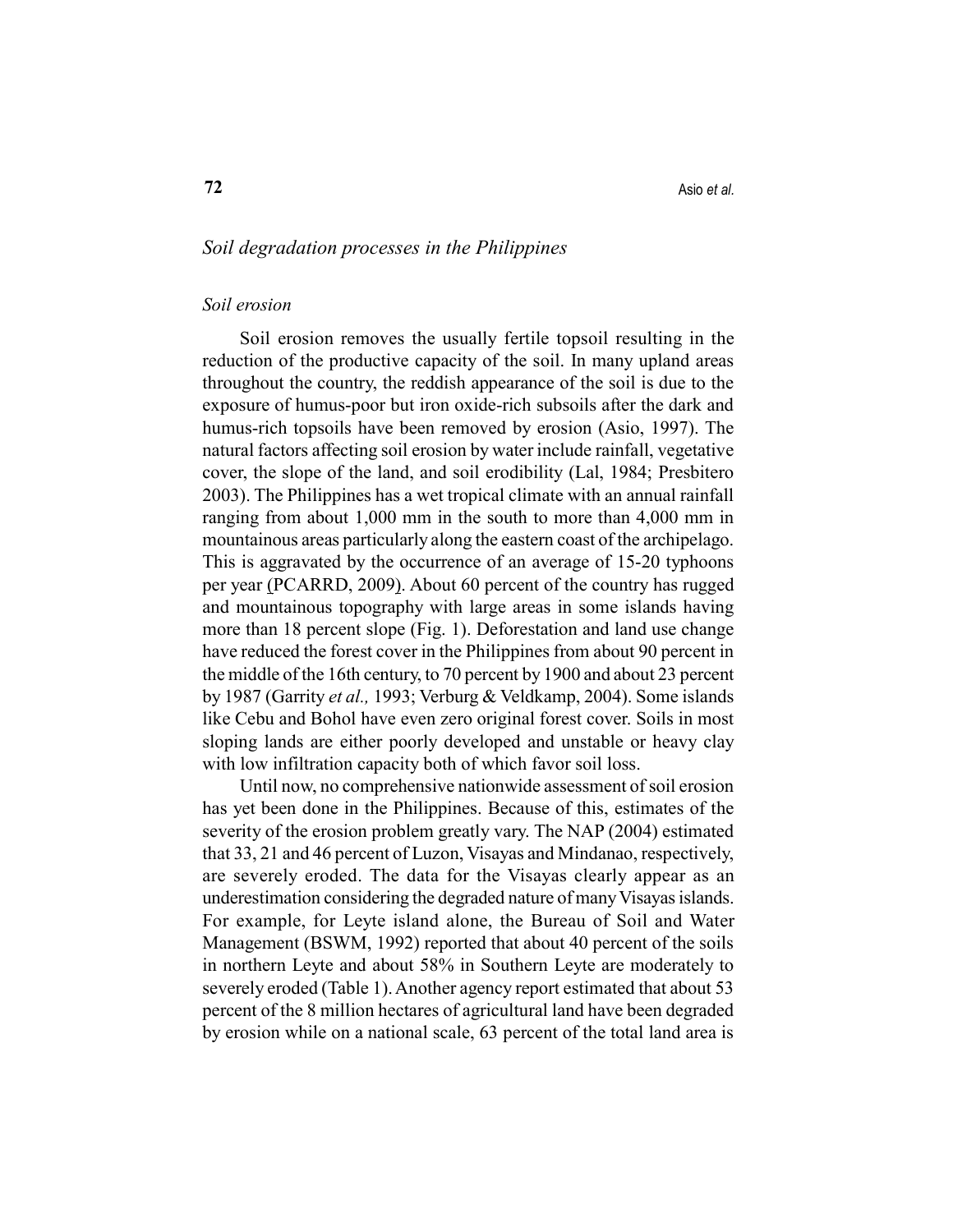

Fig.1. Slope classes in the Philippines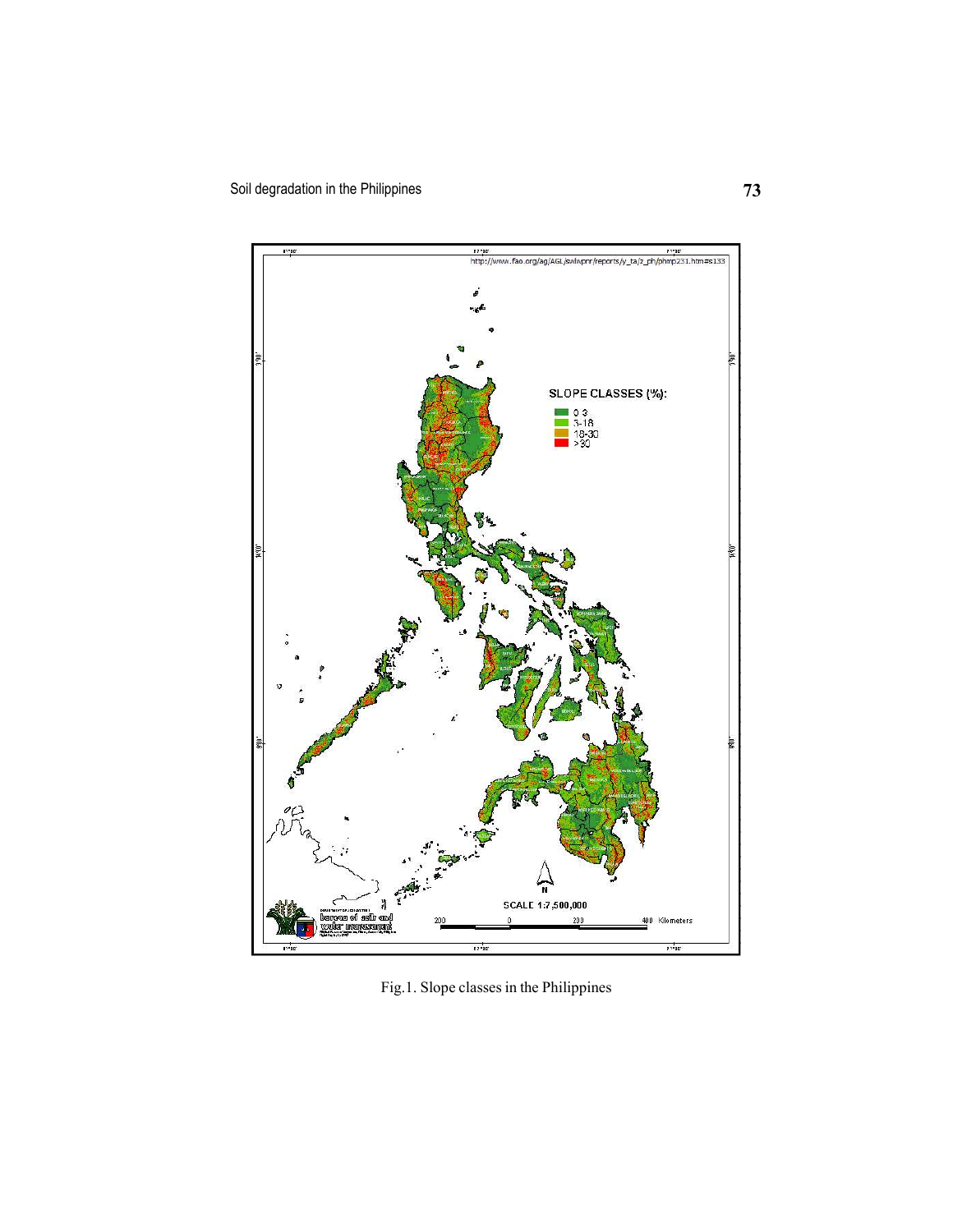| Degree of soil erosion   | Northern Leyte | Southern Leyte | Average |
|--------------------------|----------------|----------------|---------|
| E0- No apparent erosion  | 36.6           | 15.6           | 26.1    |
| E1- Slight erosion       | 21.8           | 24.1           | 22.9    |
| E2- Moderate erosion     | 19.3           | 25.7           | 22.5    |
| E3- Severe erosion       | 19.9           | 32.3           | 26.1    |
| E4- Unclassified erosion | 2.4            | 2.3            | 2.3     |

Table 1. Extent of soil erosion problem in Leyte, Philippines (in percent)

Source: BSWM (1992)

eroded (PCARRD, 1992). David (1988) noted that one third of the total land area of the Philippines has been excessively eroded. In terms of erosion rates, estimates vary considerably with land use systems and across different areas in the country (Table 2). The highest reported erosion rate was measured in a banana-coffee-pineapple intercropping  $(421 \text{ tha}^3 \text{yr}^{-1})$ <sup>1</sup>) and the lowest erosion rate was recorded under a primary forest (0.2 t  $ha^{-1}$  yr<sup>-1</sup>). These values are comparable to those reported by The World Bank (1989) showing rates of soil loss ranging from 1 t ha<sup>-1</sup>yr<sup>-1</sup>under undisturbed forest to around 300-400 t ha<sup>-1</sup> yr<sup>-1</sup>on kaingin (slash and burn) or shifting cultivation plots. In Leyte, Siebert (1987) reported an average of 489 t ha-1 in just 6 months for hillside farms under cultivation while Asio (1996) observed soil erosion rates ranging from 1 t ha<sup>-1</sup>yr<sup>-1</sup> in natural forest to 23 t ha<sup>-1</sup>yr<sup>-1</sup>under coconut and 100 t ha<sup>-1</sup>yr<sup>-1</sup>in shifting cultivation farms. Comparing the average rates among the 13 regions of the country, it shows an average erosion rate ranging from  $56.41$  t ha<sup>-1</sup> yr<sup>-1</sup>in Region I to  $128.5$  t ha<sup>-1</sup> yr<sup>-1</sup> in Region II, both located in Luzon (Fig. 2). FAO (1998) reported that the average erosion rate for the entire country is estimated to be  $81$  t ha<sup>-1</sup>yr<sup>-1</sup>, although this value might be an underestimation of the real soil erosion rate.

Soil erosion also causes offsite effects such as sedimentation of lakes, reservoirs and irrigation canals, and paddy fields. Lantican et al. (2003) noted that as a result of silted canals and ditches, productivity of downstream irrigated lowlands becomes low. They also found that rice yields in farms heavily affected by siltation decreased by 27% in a period of 5 years.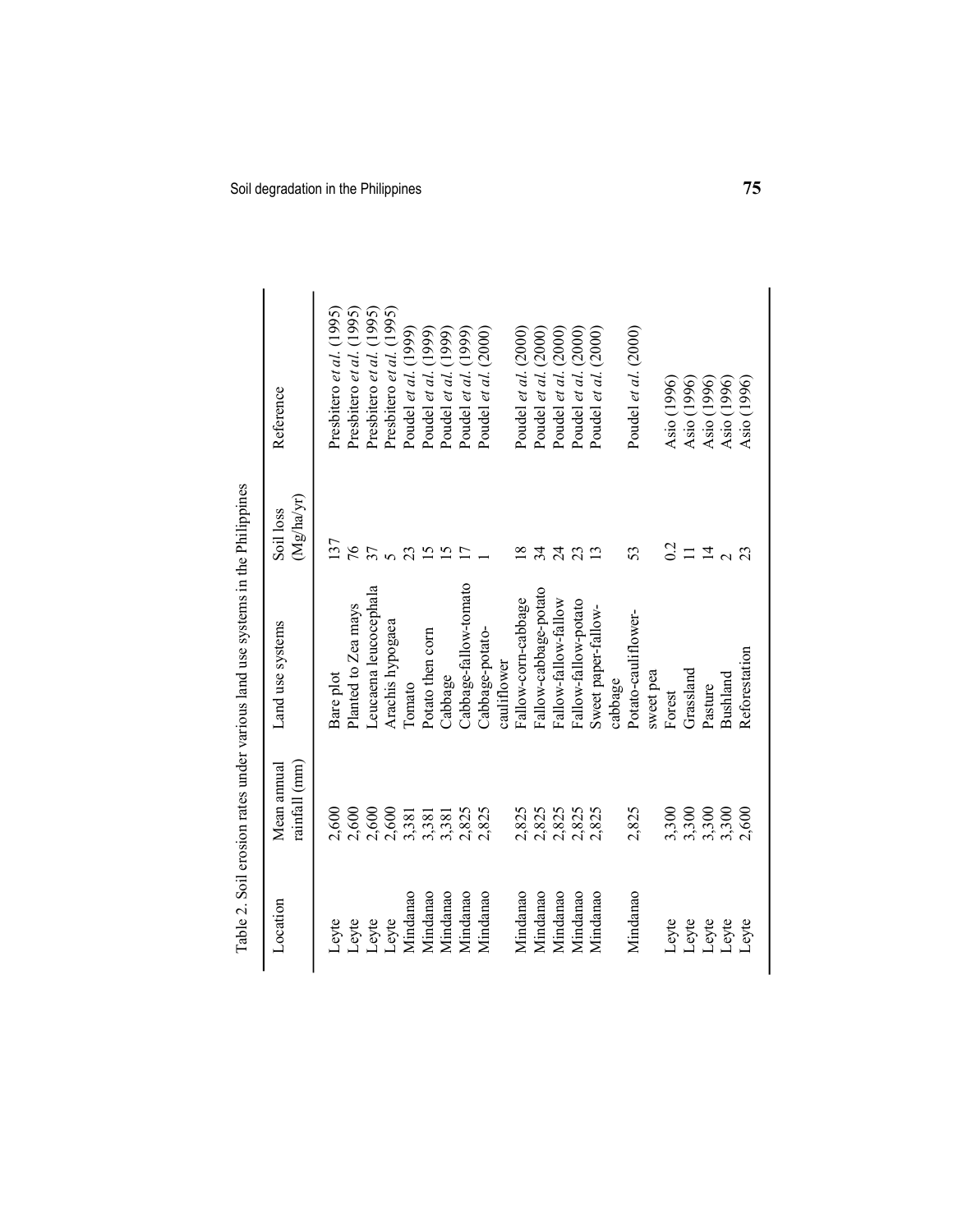| Pineapple<br>Banana<br>Coffee<br>rainfall (mm)<br>Mean annual<br>2,600<br>2,600<br>2,600<br>2,353<br>2,353<br>2,353<br>2,353<br>$\operatorname{Id}$<br>$\mathbf{p}$<br>$\overline{\mathbf{a}}$<br>pq<br>Fq<br>$\mathbf{F}$<br>$\Xi$<br>$\Xi$<br>Fq<br>$\operatorname{Id}$<br>ਵ<br>$\mathbf{F}$<br>$\vec{a}$<br>$_{\rm nd}$<br>$\Xi$<br>Location<br>Luzon<br>Luzon<br>Luzon<br>Luzon<br>Luzon<br>Luzon<br>Luzon<br>Luzon<br>Luzon<br>Luzon<br>Luzon<br>Leyte<br>Leyte<br>Leyte<br>F<br>$\rm _{nd}$<br>$\mathbf{F}$<br>Ĕ<br>Ĕ<br>$_{\rm nd}$<br>Ĕ<br>$\mathbf{F}$ | Grassland/Pastureland<br>Coconut with kudzu<br>Paddy rice, irrigated<br>Coconut and bushes<br>Shifting cultivation<br>Upand agriculture<br>Land use systems<br>Gmelina, ipil-ipil,<br>Secondary forest<br>Open grassland<br>coffee, grass<br>Fruit trees | $(Mg/ha/yr)$<br>Soil loss<br>100<br>23 | Reference                 | 76          |  |
|-----------------------------------------------------------------------------------------------------------------------------------------------------------------------------------------------------------------------------------------------------------------------------------------------------------------------------------------------------------------------------------------------------------------------------------------------------------------------------------------------------------------------------------------------------------------|----------------------------------------------------------------------------------------------------------------------------------------------------------------------------------------------------------------------------------------------------------|----------------------------------------|---------------------------|-------------|--|
|                                                                                                                                                                                                                                                                                                                                                                                                                                                                                                                                                                 |                                                                                                                                                                                                                                                          |                                        |                           |             |  |
|                                                                                                                                                                                                                                                                                                                                                                                                                                                                                                                                                                 |                                                                                                                                                                                                                                                          |                                        | Asio (1996)               |             |  |
|                                                                                                                                                                                                                                                                                                                                                                                                                                                                                                                                                                 |                                                                                                                                                                                                                                                          |                                        | Asio (1996)               |             |  |
|                                                                                                                                                                                                                                                                                                                                                                                                                                                                                                                                                                 |                                                                                                                                                                                                                                                          | $\bullet$                              | Asio (1996)               |             |  |
|                                                                                                                                                                                                                                                                                                                                                                                                                                                                                                                                                                 |                                                                                                                                                                                                                                                          | 269                                    | FAO (1998)                |             |  |
|                                                                                                                                                                                                                                                                                                                                                                                                                                                                                                                                                                 |                                                                                                                                                                                                                                                          | 22<br>$\sim$                           | FAO (1998)<br>FAO (1998)  |             |  |
|                                                                                                                                                                                                                                                                                                                                                                                                                                                                                                                                                                 |                                                                                                                                                                                                                                                          | 80                                     | FAO (1998)                |             |  |
|                                                                                                                                                                                                                                                                                                                                                                                                                                                                                                                                                                 |                                                                                                                                                                                                                                                          |                                        | FAO (1998)                |             |  |
|                                                                                                                                                                                                                                                                                                                                                                                                                                                                                                                                                                 |                                                                                                                                                                                                                                                          | 113                                    | FAO (1998)                |             |  |
|                                                                                                                                                                                                                                                                                                                                                                                                                                                                                                                                                                 |                                                                                                                                                                                                                                                          |                                        | FAO (1998)                |             |  |
|                                                                                                                                                                                                                                                                                                                                                                                                                                                                                                                                                                 |                                                                                                                                                                                                                                                          |                                        |                           |             |  |
|                                                                                                                                                                                                                                                                                                                                                                                                                                                                                                                                                                 | Trees, shrubs, grasses                                                                                                                                                                                                                                   | 13                                     | FAO (1998)                |             |  |
|                                                                                                                                                                                                                                                                                                                                                                                                                                                                                                                                                                 |                                                                                                                                                                                                                                                          | 308                                    | David (1984)              |             |  |
|                                                                                                                                                                                                                                                                                                                                                                                                                                                                                                                                                                 |                                                                                                                                                                                                                                                          | 318                                    | David (1984)              |             |  |
|                                                                                                                                                                                                                                                                                                                                                                                                                                                                                                                                                                 | Tiger grass                                                                                                                                                                                                                                              | 396                                    | David (1984)              |             |  |
|                                                                                                                                                                                                                                                                                                                                                                                                                                                                                                                                                                 | Castor bean                                                                                                                                                                                                                                              | 360                                    | David (1984)              |             |  |
|                                                                                                                                                                                                                                                                                                                                                                                                                                                                                                                                                                 |                                                                                                                                                                                                                                                          | 414                                    | David (1984)              |             |  |
|                                                                                                                                                                                                                                                                                                                                                                                                                                                                                                                                                                 | Banana-Coffee-Pineapple                                                                                                                                                                                                                                  | 421                                    | David (1984)              |             |  |
|                                                                                                                                                                                                                                                                                                                                                                                                                                                                                                                                                                 | intercropping                                                                                                                                                                                                                                            |                                        | David (1984)              |             |  |
|                                                                                                                                                                                                                                                                                                                                                                                                                                                                                                                                                                 | Undisturbed areas                                                                                                                                                                                                                                        | 251                                    | David (1984)              |             |  |
|                                                                                                                                                                                                                                                                                                                                                                                                                                                                                                                                                                 | Farmers practice                                                                                                                                                                                                                                         | 140a                                   | Paningbatan et al. (1995) |             |  |
|                                                                                                                                                                                                                                                                                                                                                                                                                                                                                                                                                                 | Alley cropping                                                                                                                                                                                                                                           | 23a                                    | Paningbatan et al. (1995) |             |  |
|                                                                                                                                                                                                                                                                                                                                                                                                                                                                                                                                                                 | Alley cropping                                                                                                                                                                                                                                           | 3a                                     | Paningbatan et al. (1995) |             |  |
|                                                                                                                                                                                                                                                                                                                                                                                                                                                                                                                                                                 | Zero tillage                                                                                                                                                                                                                                             | 2a                                     | Paningbatan et al. (1995) | Asio et al. |  |
|                                                                                                                                                                                                                                                                                                                                                                                                                                                                                                                                                                 |                                                                                                                                                                                                                                                          |                                        |                           |             |  |
| a-average of 3 year sampling                                                                                                                                                                                                                                                                                                                                                                                                                                                                                                                                    |                                                                                                                                                                                                                                                          |                                        |                           |             |  |
| nd= no data                                                                                                                                                                                                                                                                                                                                                                                                                                                                                                                                                     |                                                                                                                                                                                                                                                          |                                        |                           |             |  |
|                                                                                                                                                                                                                                                                                                                                                                                                                                                                                                                                                                 |                                                                                                                                                                                                                                                          |                                        |                           |             |  |
|                                                                                                                                                                                                                                                                                                                                                                                                                                                                                                                                                                 |                                                                                                                                                                                                                                                          |                                        |                           |             |  |
|                                                                                                                                                                                                                                                                                                                                                                                                                                                                                                                                                                 |                                                                                                                                                                                                                                                          |                                        |                           |             |  |
|                                                                                                                                                                                                                                                                                                                                                                                                                                                                                                                                                                 |                                                                                                                                                                                                                                                          |                                        |                           |             |  |
|                                                                                                                                                                                                                                                                                                                                                                                                                                                                                                                                                                 |                                                                                                                                                                                                                                                          |                                        |                           |             |  |
|                                                                                                                                                                                                                                                                                                                                                                                                                                                                                                                                                                 |                                                                                                                                                                                                                                                          |                                        |                           |             |  |
|                                                                                                                                                                                                                                                                                                                                                                                                                                                                                                                                                                 |                                                                                                                                                                                                                                                          |                                        |                           |             |  |
|                                                                                                                                                                                                                                                                                                                                                                                                                                                                                                                                                                 |                                                                                                                                                                                                                                                          |                                        |                           |             |  |
|                                                                                                                                                                                                                                                                                                                                                                                                                                                                                                                                                                 |                                                                                                                                                                                                                                                          |                                        |                           |             |  |
|                                                                                                                                                                                                                                                                                                                                                                                                                                                                                                                                                                 |                                                                                                                                                                                                                                                          |                                        |                           |             |  |
|                                                                                                                                                                                                                                                                                                                                                                                                                                                                                                                                                                 |                                                                                                                                                                                                                                                          |                                        |                           |             |  |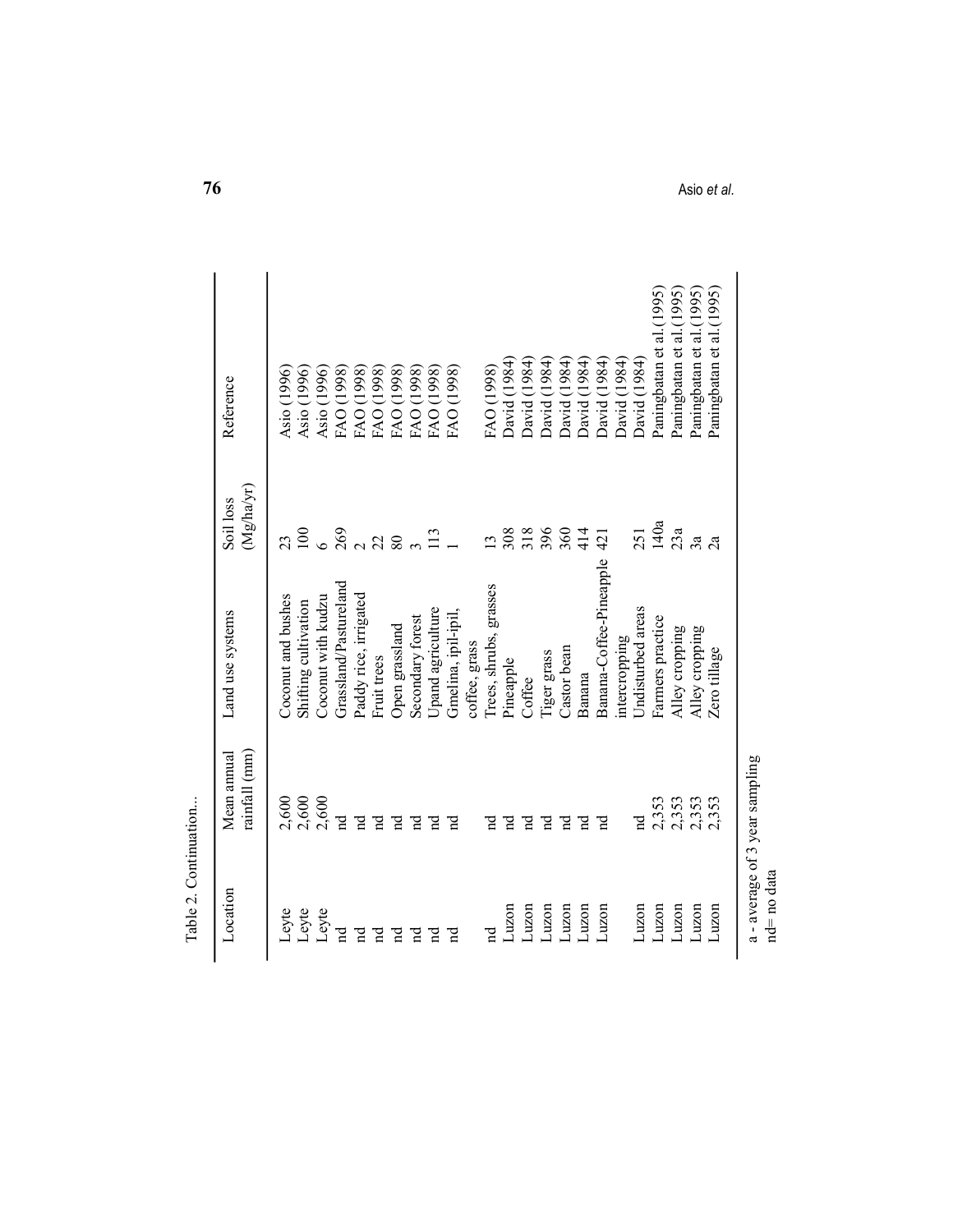

Fig. 2. Average erosion rate by region in the Philippines in 1993. Dotted line represents the average erosion rate

## Loss of nutrients and organic matter

About 70 percent of soils of the Philippines belong to Ultisols (Evangelista, 1993) and unclassified mountain soils which have generally low contents of essential plant nutrients particularly N and P. Farmers practices that result in loss of nutrients and soil organic matter hasten the degradation of these inherently less fertile soils. The loss of essential nutrients can be due to soil erosion, leaching and removal by the growing plant while for soil organic matter, erosion and decomposition are the major processes of loss. Soil organic matter plays a major role in the productivity of strongly weathered tropical soils because it represents the dominant reservoir and source of plant nutrients. It also influences pH, cation and anion exchange capacity, and structure of the soil (Sanchez, 1976). In the Philippines, loss of nutrient and organic matter is commonly observed in areas where low-input agriculture is practiced like in most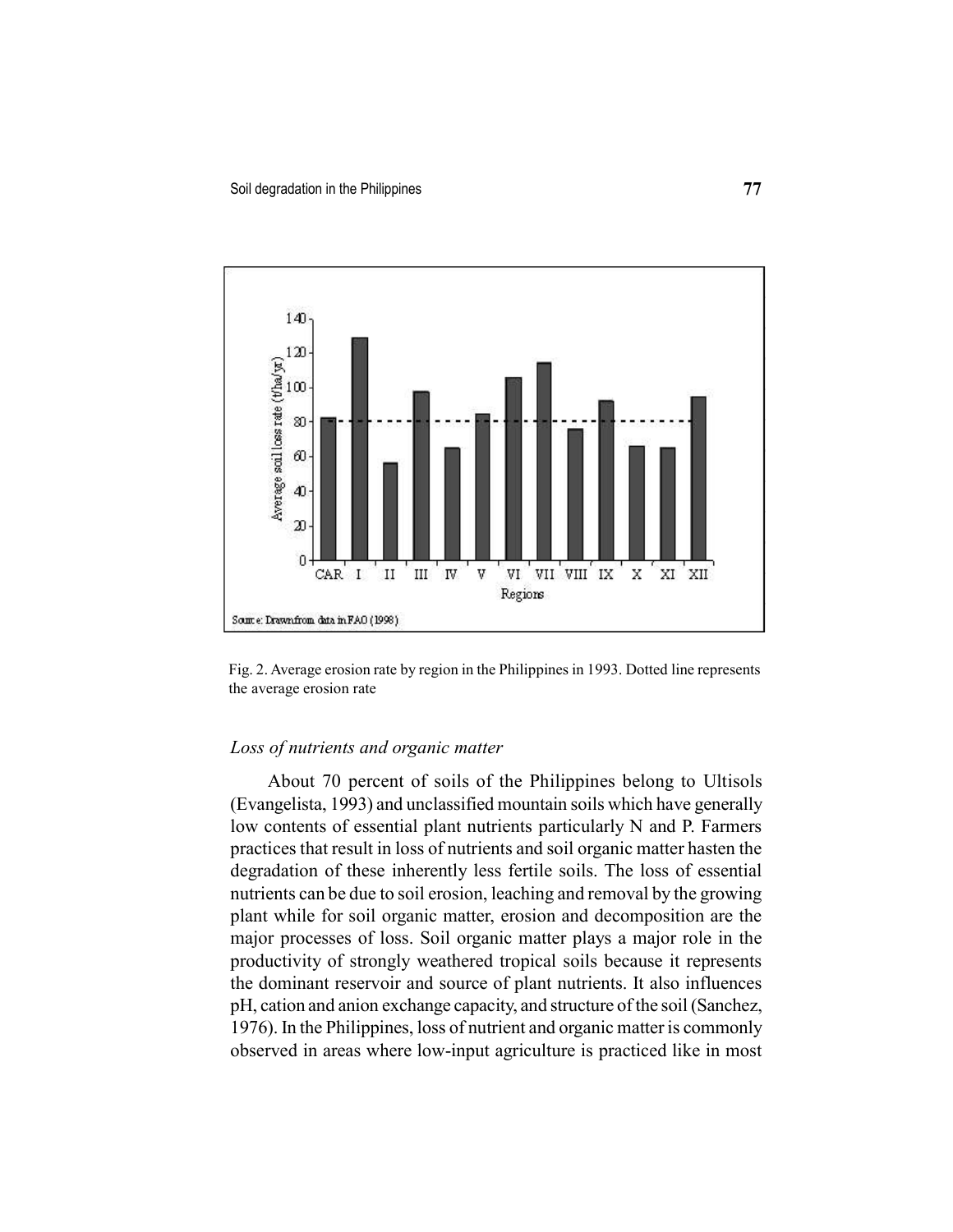| Land use              | Organic Matter (%) |  |
|-----------------------|--------------------|--|
| Ormoc site (Andisol)  |                    |  |
| Forest                | 14.2               |  |
| Grassland             | 6.9                |  |
| Pasture               | 11.6               |  |
| <b>Bushland</b>       | 11                 |  |
| Baybay site (Ultisol) |                    |  |
| Forest                | 7                  |  |
| Reforestation         | 3.2                |  |
| Coconut and bushes    | 4.1                |  |
| Shifting cultivation  | 3.8                |  |
| Coconut and kudzu     | 5.3                |  |

Table 3. Effects of forest conversion to secondary land uses on topsoil organic matter content

Source: Asio (1996)

upland areas in the country where the soils are of low fertility and where farmers do not practice fertilization. According to FAO (1998) the undiscounted value of soil nutrient loss from the upland fields through soil erosion was estimated to be 5.94 billion pesos (125 million US\$) representing 4.27 percent of the Gross Value Added in agriculture in the Philippines. Siebert (1987) noted that continuous cultivation of corn and sweet potato in a mountain in Leyte gradually exhausted soil calcium, magnesium, available phosphorus and organic matter levels and increased soil acidity. Tables 3 and 4 show an example of the decrease in soil organic matter and humic substances and sugars, respectively, when forest is converted to agriculture and other secondary land uses. The data suggest that soil degradation resulting from forest conversion is accompanied by a decrease in quantity and quality of organic substances and non-cellulosic sugars in the soil. The decrease in humic substances has vital ecological implication in that they are a major component of soil organic matter and account for a large pool of recalcitrant carbon in terrestrial environment (Navarrete & Tsutsuki, 2008; Navarrete et al., 2008).

#### Acidification

The process of soil acidification can be natural (a slow process due to soil formation) or can be caused by human activities. Under conditions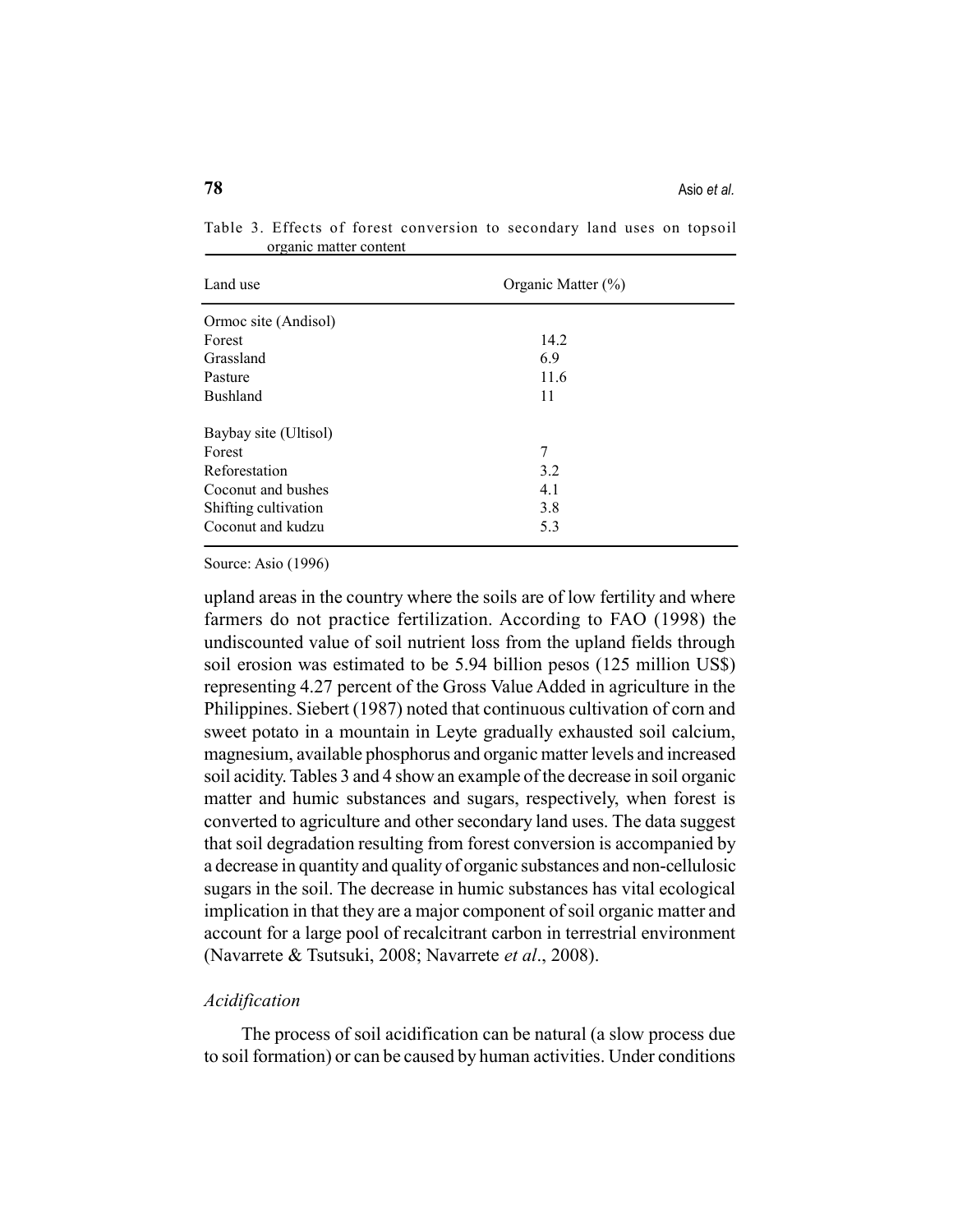|                        | Depth     | Corg | HA           | FA   | Total | Total | Carbohydrate-C                  |
|------------------------|-----------|------|--------------|------|-------|-------|---------------------------------|
|                        | (cm)      |      | $(g C kg-1)$ |      | NC    | Cel.  | in total C<br>$(g C kg C^{-1})$ |
| Site                   |           |      |              |      |       |       |                                 |
| Secondary              |           |      |              |      |       |       |                                 |
| forest                 | $0 - 20$  | 23.5 | 0.71         | 5.28 | 57.3  | 24.5  | 81.8                            |
| (SF)                   | $20 - 40$ | 13.5 | 0.18         | 3.15 | 32.8  | 14.2  | 47.0                            |
|                        | 40-60     | 12.4 | 0.13         | 2.75 | 22.4  | 11.8  | 34.2                            |
| Mahogany               |           |      |              |      |       |       |                                 |
| plantation             | $0 - 20$  | 22.1 | 0.73         | 3.13 | 39.6  | 16.4  | 56.0                            |
| (MP)                   | 20-40     | 11.6 | 0.26         | 2.09 | 18.6  | 14.7  | 33.3                            |
|                        | 40-60     | 9.0  | 0.12         | 1.73 | 25.9  | 17.0  | 42.8                            |
| Rainforestation        | $0 - 20$  | 16.3 | 0.63         | 3.41 | 5.8   | 13.6  | 19.4                            |
| farming (RF)           | 20-40     | 10.9 | 0.23         | 2.12 | 6.7   | 28.0  | 34.6                            |
|                        | $40 - 60$ | 8.9  | 0.11         | 1.60 | 9.5   | 20.0  | 29.5                            |
| Coffee plantation 0-20 |           | 21.5 | 0.87         | 4.38 | 26.7  | 22.8  | 49.4                            |
| (CP)                   | 20-40     | 16.8 | 0.38         | 2.56 | 22.7  | 19.3  | 42.0                            |
|                        | $40 - 60$ | 15.0 | 0.13         | 2.19 | 16.4  | 18.1  | 34.5                            |
| Grassland (GR)         | $0 - 20$  | 13.5 | 0.37         | 2.40 | 14.6  | 23.4  | 38.0                            |
|                        | 20-40     | 11.8 | 0.22         | 3.34 | 11.3  | 25.1  | 36.4                            |
|                        | 40-60     | 11.9 | 0.10         | 2.02 | 13.8  | 15.6  | 29.3                            |

Table 4. Changes in the organic matter and neutral sugars content of soils due to forest conversion to other land uses in Leyte, Philippines

Source: Navarrete and Tsutsuki (2008)

HA= Humic acid; FA= fulvic acid; Total NC= total non-cellulosic sugar;

Total Cel. = total cellulosic sugar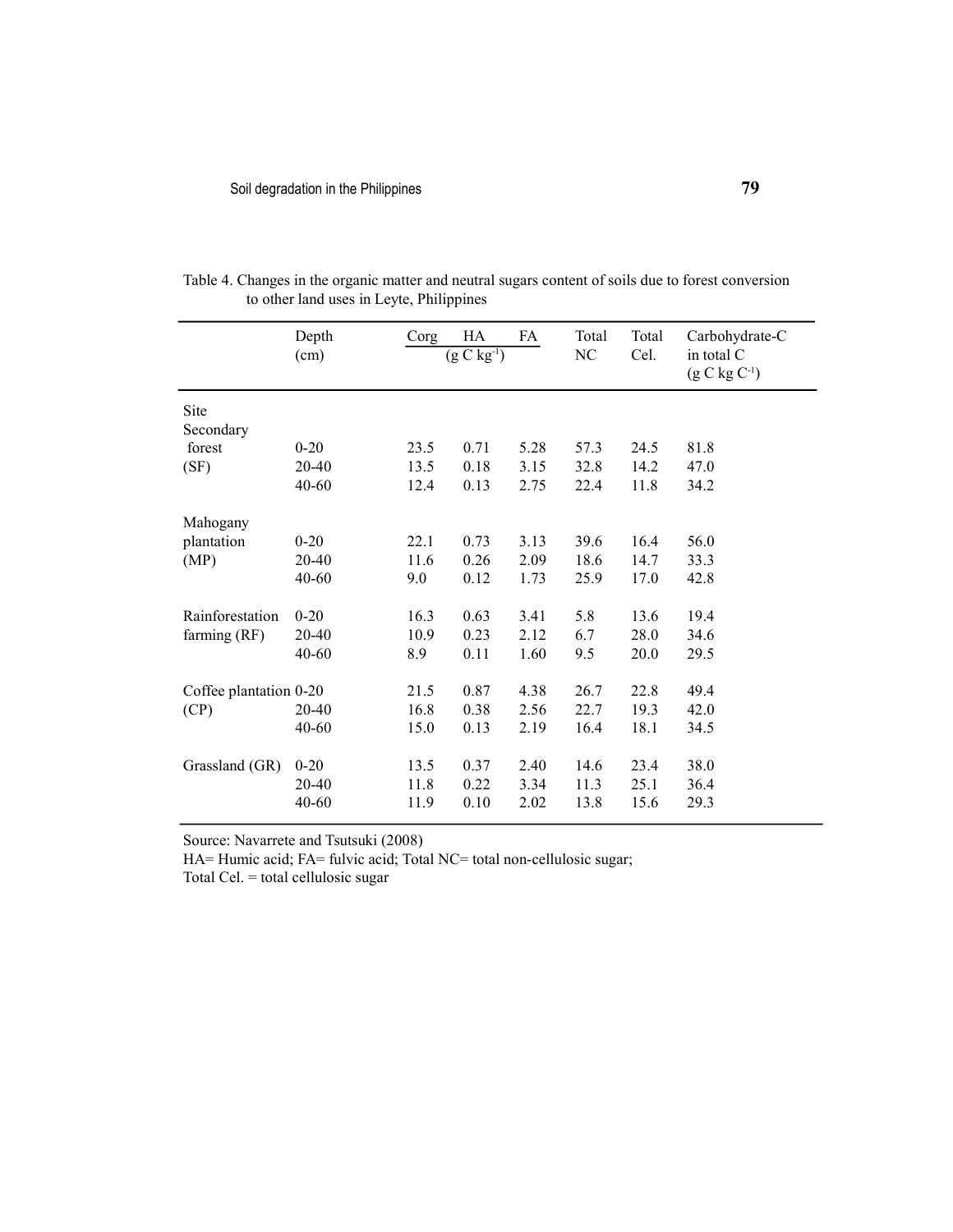of good drainage and sufficient rainfall to produce leaching, H2CO3 and soluble organic acids can cause the very slow acidification (Bloom, 2000). Intensive cultivation of upland areas in the Philippines without addition of nutrients and organic matter to the soil is considered to be a contributor to the widespread occurrence of acid upland soils (NAP, 2004) which comprise about half of the upland soils of the Philippines (Evangelista, 1993). Another type of soil acidification can be observed in coastal areas in various parts of the country where mangroves have been converted into rice fields or fishponds. This is because soils in these ecosystems are rich in pyrite (FeS $_2$ ) which when exposed to the air upon drainage, produce sulfuric acid which make the soil extremely acidic (pH below 4.0). Such soils are called acid sulfate soils.

#### Salinization

This process can be observed in low-lying coastal areas of the country due to salt water intrusion and the use of saline water to irrigate agricultural fields. Philrice (2001) reported that salinity has become a widespread constraint to rice production in most parts of the country. Salinizationprone coastal lands are estimated at 0.4 M ha of which 0.2 M ha is considered severely salt-affected. Places with considerable saline areas are Cagayan valley, Bicol, Iloilo, Palawan, Negros, Samar, Leyte and Surigao. Table 5 shows some characteristics of some coastal saline soils in the Philippines with some growth-limiting factors for rice growth (Ponnamperuma & Bandyopadya, 1980). Over extraction of ground water in coastal areas for household and agriculture uses is also expected to increase the areas affected by salinization. Rising sea level due to global warming will also increase the problem of sea water intrusion in lowlying coastal areas throughout the country.

#### Pollution

Many soils around the country are degraded due to the accumulation of various types of wastes and toxic materials from the industry, mining, households and agricultural activities. Because of the fact that the country is rich in mineral resources, mining has probably caused more extensive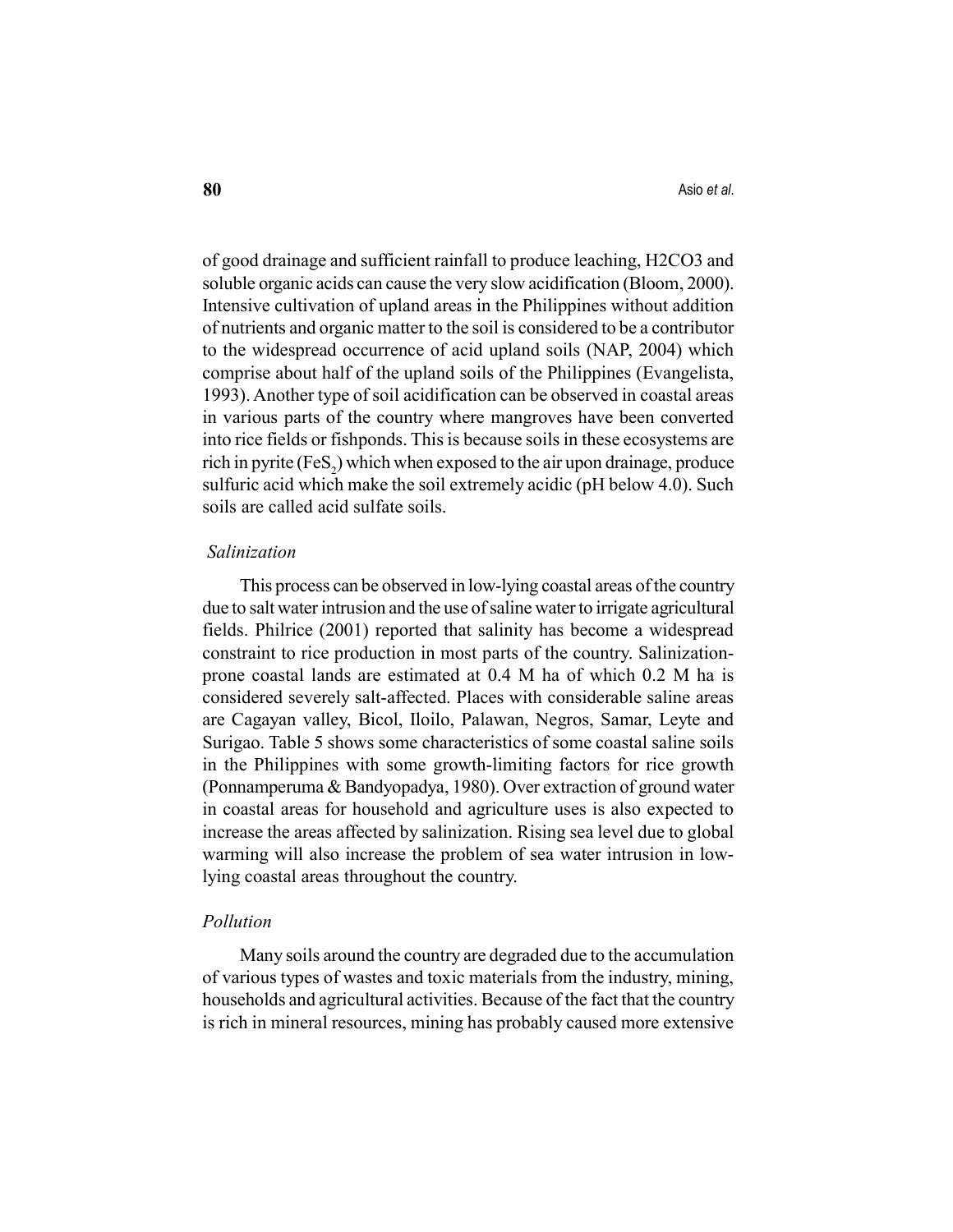and severe soil pollution than manufacturing activities. The Mines and Geosciences Bureau (2004) estimated that 30 percent or about 9 million hectares of the total land area of the country have potential for mining of metallic minerals. As of 2004, the number of mining rights issued by the government totaled 632 covering an area of nearly half a million hectares. This is expected to increase in the near future considering the fact that the government has embarked on a program to revitalize the mining industry (Mines and Geosciences Bureau, 2004). The Bagacay Mine in the island of Samar is a classic example of how open pit mining has physically destroyed the forest landscape and polluted the soil and nearby surface waters with heavy metals. The Mines and Geosciences Bureau-Mining Environment and Safety Division (2006) and Edralin (2008) reported extremely high levels of heavy metal in soil in various portions of the abandoned mine as well as in the transported sediments in the lowland. Another example is the case of the Marcopper mining disaster in Marinduque. In March 1996 an estimated 1.5 million cubic meters of mine tailings were disgorged into the Makulapnit and Boac rivers causing flash floods in the downstream area particularly along the western coast of the island (David, 2002). David (2002) noted an elevated concentration of metal Cu, Mn, Pb, and Zn in the offshore sediments, which can be considered as potential source of environmental pollution for marine environment. He further observed the persistence of contamination in the surface sediments even several years after the spill. Although no detailed soil heavy metal study has yet been done, it is expected that the area affected by the flash flood will contain high amounts of heavy metals. In another study, elevated levels of Pb have been found in soils of 5 urbanized areas in central Luzon (Ona *et al.*, 2006). The study found that an elevated concentration of greater than  $25 \text{ mg kg}^{-1}$  Pb largely came from the combustion of fossil fuel from vehicles.

#### Compaction and waterlogging

Soil compaction is primarily caused by the long-term use of heavy farm equipment and by overgrazing. Van Lynden and Oldeman (1997) estimated that soil compaction affects 1.4 million hectares of land in the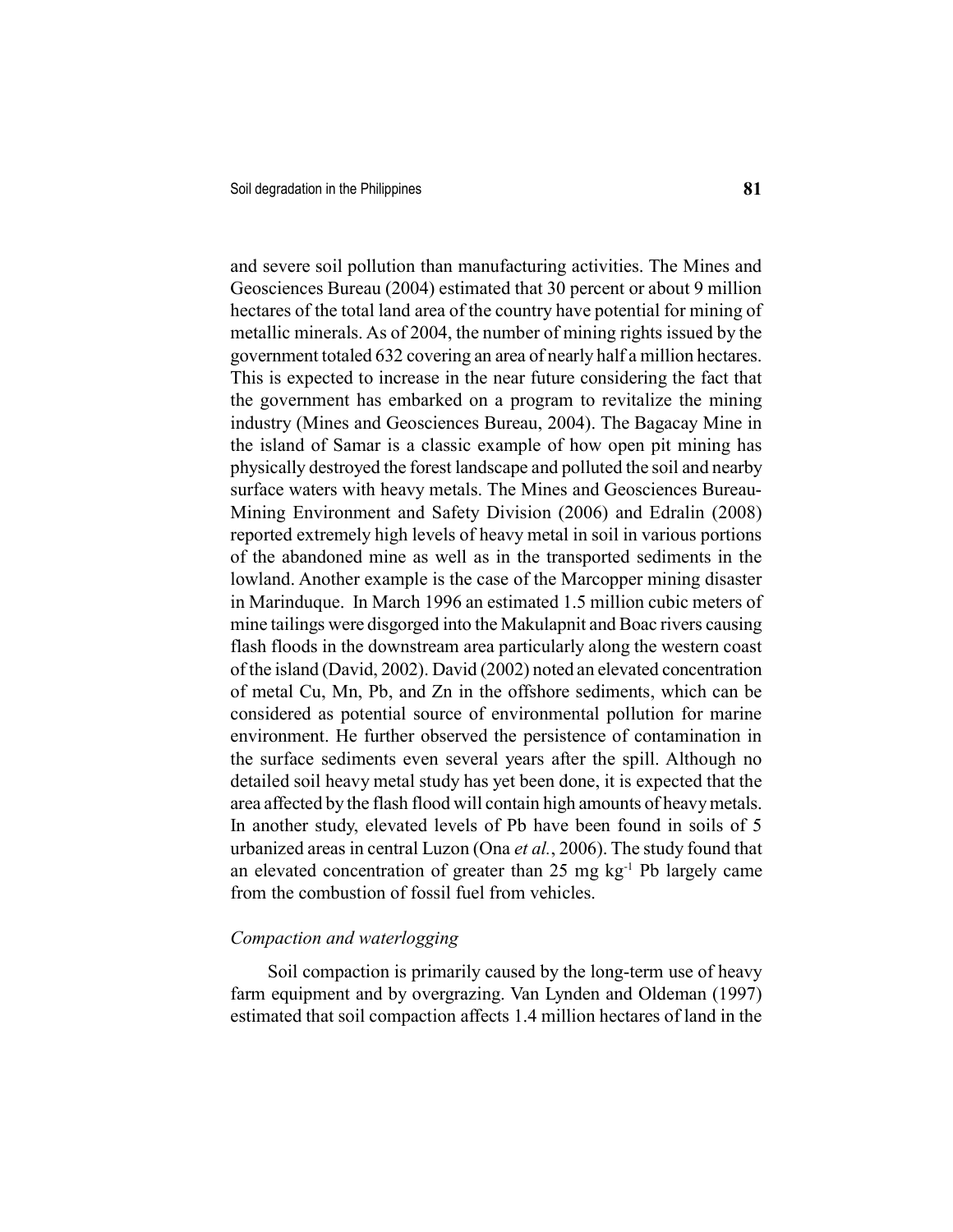| Table 5. Some characteristics of six coastal saline soils in the Philippines |                         |                                                  |                    |       |    |                                                             |                                           |                                |                               |
|------------------------------------------------------------------------------|-------------------------|--------------------------------------------------|--------------------|-------|----|-------------------------------------------------------------|-------------------------------------------|--------------------------------|-------------------------------|
| Site                                                                         | Salt source             | flooding<br>Deep of                              | (mmbocm)<br>ECe    |       | Hq | matter $(^{9}_{0})$<br>Organic                              | Iron                                      | toxicity deficiency<br>Zinc    | Rice yield<br>$_{\rm (t/ha)}$ |
| Misamis Occidental<br>Sinacaban,                                             | Seawater                | $\mathop{\mathsf{S}}\nolimits$                   | $2 - 8$            | 4.4   |    | 15.4                                                        | Yes                                       | $\mathop{\mathsf{S}}\nolimits$ | 5.6                           |
|                                                                              | seepage                 |                                                  |                    |       |    |                                                             |                                           |                                |                               |
| Calapan, Mindoro                                                             | Seawater                | $\mathop{\mathsf{S}}\nolimits$                   | $1-12$             | 6.8   |    | 6.9                                                         | $\mathop{\mathsf{S}}\nolimits$            | Yes                            | 4                             |
| Lubao, Pampanga                                                              | Creek                   | $\mathbf{Yes}$                                   | $6 - 12$           | $6.9$ |    | $2.0\,$                                                     | $\mathsf{S}^{\mathsf{o}}$                 | $\overline{a}$                 | $\overline{\phantom{0}}$      |
| Taal, Batangas                                                               | Creek                   | $\overline{a}$                                   | $1 - 5$            |       |    |                                                             | $\mathsf{S}^{\mathsf{O}}$                 | Yes                            | 2.5                           |
| Sabang, Camarines Sur<br>Aparri, Cagayan                                     | Groundwater<br>Seawater | $\mathbf{Yes}$<br>$\mathop{\mathsf{S}}\nolimits$ | $5 - 8$<br>$\circ$ | 7894  |    | $\begin{array}{c}\n 7.6 \\ 7.6 \\ 7.0 \\ 7.0\n \end{array}$ | ${\it Yes}$<br>$\rm \stackrel{o}{\simeq}$ | Yes<br>$\overline{\mathsf{X}}$ | No experiment<br>3.6          |
|                                                                              |                         |                                                  |                    |       |    |                                                             |                                           |                                |                               |
|                                                                              |                         |                                                  |                    |       |    |                                                             |                                           |                                | Asio et al.                   |
|                                                                              |                         |                                                  |                    |       |    |                                                             |                                           |                                |                               |
|                                                                              |                         |                                                  |                    |       |    |                                                             |                                           |                                |                               |
|                                                                              |                         |                                                  |                    |       |    |                                                             |                                           |                                |                               |
|                                                                              |                         |                                                  |                    |       |    |                                                             |                                           |                                |                               |
|                                                                              |                         |                                                  |                    |       |    |                                                             |                                           |                                |                               |

82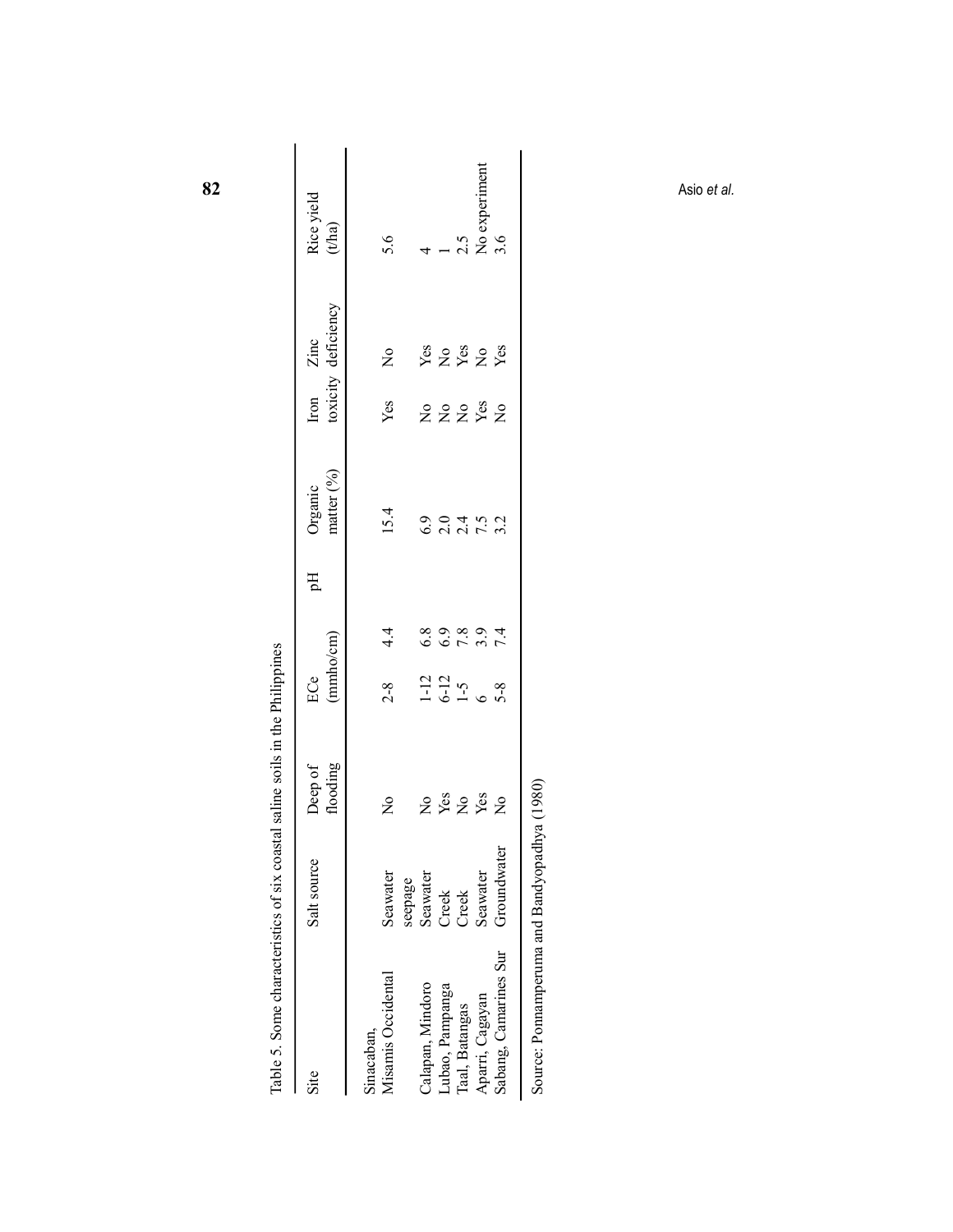Philippines. Low organic matter content of the soil (i.e.  $\leq$  2 percent) contributes to soil compaction that can lead to the unfavorable growth of crops. Navarrete et al. (2000) found very high soil strength (in kg force cm-2) in the upper 30 cm of a degraded upland soil in Pinabacdao Samar reflecting the highly compacted nature of the top soil which was also revealed by high bulk density values. Although very little is available on the occurrence of soil compaction in cultivated areas around the country, it is nonetheless believed to be an important factor limiting crop production especially in intensively cultivated lands like in large plantations in Mindanao. Waterlogging occurs in areas where the natural drainage has been altered by human activities especially for lowland rice production. Although there is some degree of degradation of the physical properties of the soil when it is subjected to prolonged lowland rice cultivation, most young alluvial soils in the Philippines appear able to recover once they are drained again and used for upland crop production.

## Fertility of degraded upland soils

Soil fertility is the capacity of the soil to supply nutrients to the plants in proper amounts and proportions. It greatly determines agricultural production especially in upland environments where subsistence farmers do not have the means to buy the expensive fertilizers. For better understanding of the fertility of degraded upland soils which are the most widespread in the Philippines, Leyte island in the Visayas is used as example since more recent research on soil degradation has been done on that island.

Table 6 and 7 present the site characteristics and chemical data for the topsoil, respectively, of 20 degraded upland soils in various parts of Leyte. The soils were derived from various parent materials such as mixed and volcanic sediments, volcanic rocks and ophiolite complex rocks. They also greatly vary in land use as well as topography implying that the soils have different soil genesis and soil degradation processes.

Based on soil fertility indicators like soil pH, OM and nutrient contents, the degraded soils have low fertility status. Soil pH values range from 4.1 to 5.6 with an average of 5.0 indicating very strongly acidic condition. OM contents range from 1.43 percent (very low) to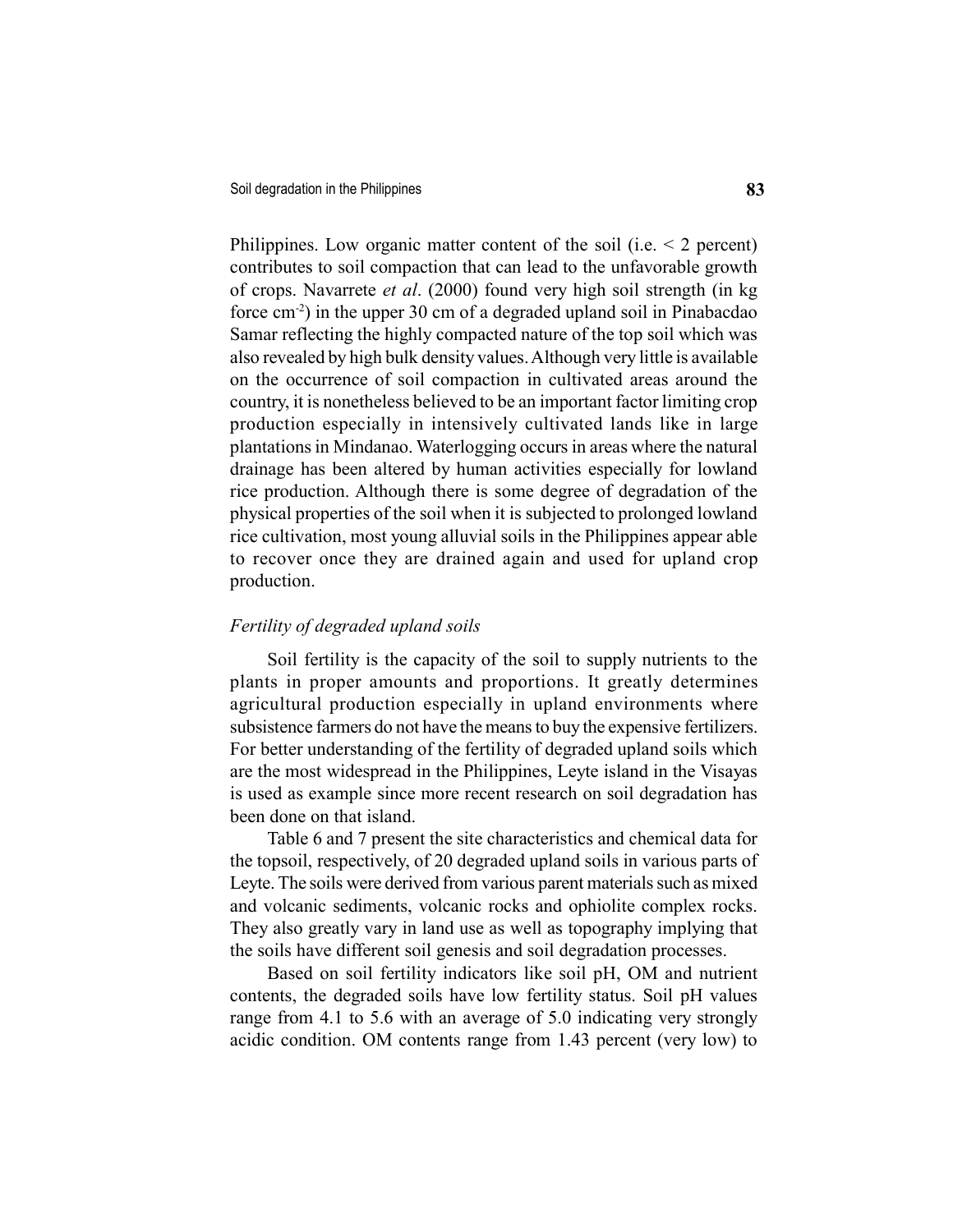| Soil                                                                                             | Location                                                                                                                                                                                                              | Geology                                                                                                                                                                                                                                                                                                                                                                                                                                                  | Land Use                                                                                                                                                                                                                        | Topography                                                                                                                                                                                                                                                                                                                                                                                                                |
|--------------------------------------------------------------------------------------------------|-----------------------------------------------------------------------------------------------------------------------------------------------------------------------------------------------------------------------|----------------------------------------------------------------------------------------------------------------------------------------------------------------------------------------------------------------------------------------------------------------------------------------------------------------------------------------------------------------------------------------------------------------------------------------------------------|---------------------------------------------------------------------------------------------------------------------------------------------------------------------------------------------------------------------------------|---------------------------------------------------------------------------------------------------------------------------------------------------------------------------------------------------------------------------------------------------------------------------------------------------------------------------------------------------------------------------------------------------------------------------|
| 1<br>2<br>3<br>4<br>5<br>6<br>8<br>9<br>10<br>11<br>12<br>13<br>14<br>15<br>16<br>17<br>18<br>19 | Babatngon<br>Tacloban<br>Capoocan<br>Capoocan<br>Kananga<br>Kananga<br>Ormoc<br>Baybay<br>Baybay<br>Baybay<br>Baybay<br>Mahaplag<br>Mahaplag<br>Mahaplag<br>Inopacan<br><b>Bato</b><br>Matalom<br>Sogod<br>Hinunangan | ophiolite complex<br>ophiolite complex<br>intermediate volcanics<br>intermediate volcanics<br>volcanic sediments<br>volcanic sediments<br>volcanic sediments<br>intermediate volcanics<br>intermediate volcanics<br>intermediate volcanics<br>intermediate volcanics<br>intermediate volcanics<br>intermediate volcanics<br>intermediate volcanics<br>mixed sediments<br>mixed sediments<br>mixed sediments<br>intermediate volcanics<br>mixed sediments | bushland<br>bushland<br>cropland<br>grassland<br>cropland<br>cropland<br>grassland<br>forest<br>bushland<br>cropland<br>forest<br>bushland<br>cropland<br>bushland<br>bushland<br>cropland<br>grassland<br>cropland<br>bushland | undulating to hilly<br>undulating to hilly<br>mountainous<br>mountainous<br>rolling to undulating<br>rolling to undulating<br>rolling to undulating<br>hilly to steeply sloping<br>hilly to steeply sloping<br>hilly to steeply sloping<br>hilly to steeply sloping<br>mountainous<br>mountainous<br>mountainous<br>rolling to undulating<br>rolling to undulating<br>rolling to undulating<br>mountainous<br>mountainous |
| 20                                                                                               | <b>St Bernard</b>                                                                                                                                                                                                     | intermediate volcanics                                                                                                                                                                                                                                                                                                                                                                                                                                   | bushland                                                                                                                                                                                                                        | hilly to steeply sloping                                                                                                                                                                                                                                                                                                                                                                                                  |

Table 6. Site characteristics of degraded upland soils in Leyte, Philippines

Source: Asio (2007)

5.17 percent (medium) with an average of 3.5 (low), while total N contents have an average value of 0.16 percent (low). These values reflect the direct effect of the land use and other human activities. All the soils have low P availability (average of 2 mg  $kg^{-1}$ ) which is below the favorable amount Landon (1991) of 8 to 15 mg  $kg<sup>-1</sup>$  indicating that P is a major limiting nutrient to crop production in degraded upland soils (Siebert, 1987; Asio et al., 1998; Navarrete et al., 2007). This can be attributed to the generally low P content of the parent rocks and to the strongly acidic or alkaline chemical condition of the soils. In soils derived from volcanic ash particularly Andisols in different parts of the country, the presence of non-crystalline clay minerals such as allophane and imogolite have also resulted to P fixation in the soil (Asio, 1996). Most of the soils have exchangeable K contents above the critical value of  $0.2$  cmol kg<sup>-1</sup>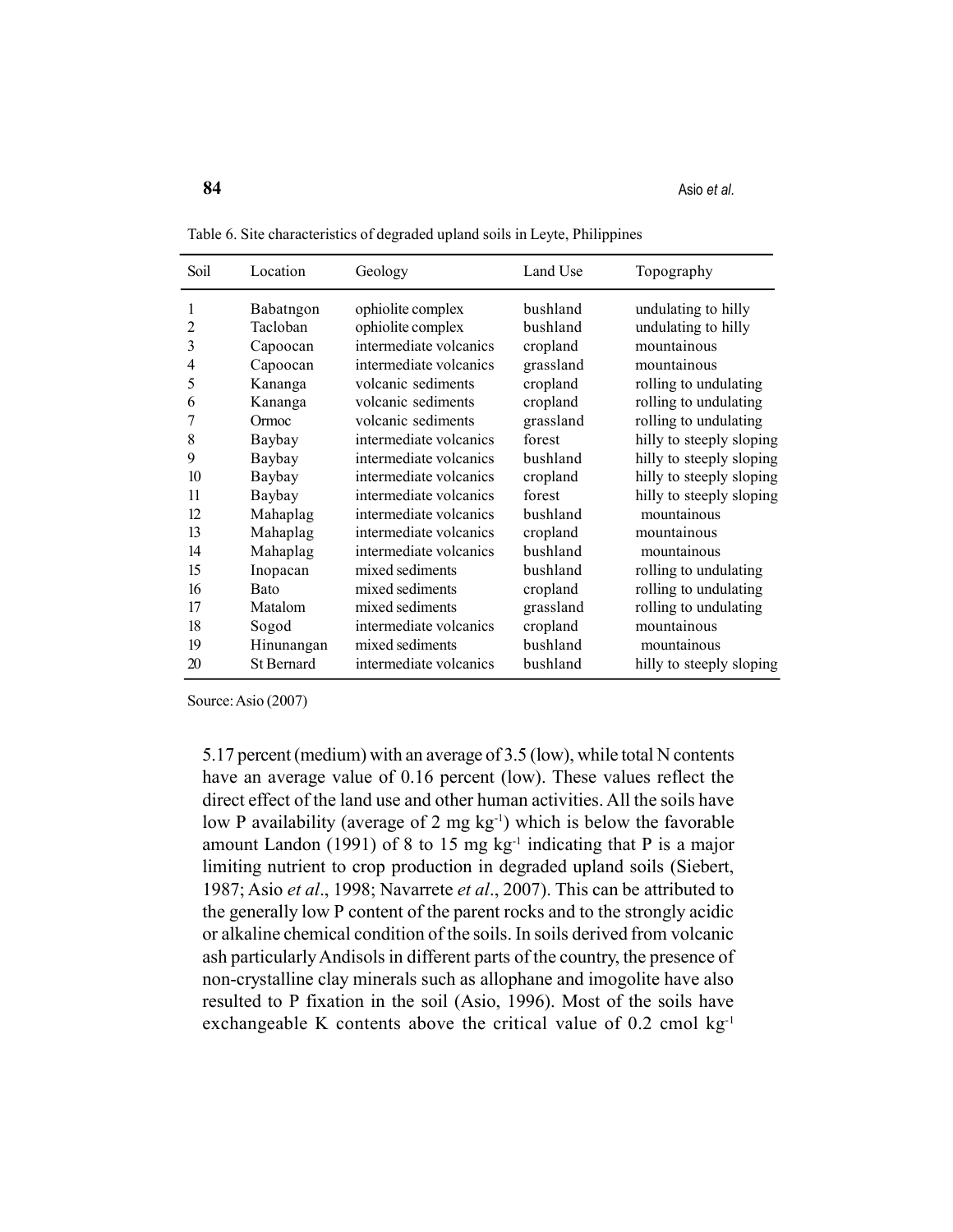| Soil degradation in the Philippines<br>52.10<br>Clay<br>54.0<br>51.9<br>$75.3$<br>45.6<br>54.3<br>66.3<br>43.6<br>52.9<br>51.4<br>62.2<br>42.5<br>67.3<br>39.8<br>45.9<br>51.2<br>41.3<br>51.3<br>60.5<br>9.91<br>44.7<br>40.1<br>$($ % $)$<br>28.79<br>CEC<br>$31.0$<br>$25.6$<br>17.9<br>28.9<br>32.6<br>28.6<br>28.0<br>9.82<br>31.8<br>15.2<br>30.5<br>26.5<br>34.3<br>20.6<br>$28.3$<br>31.1<br>27.3<br>28.4<br>22.3<br>64.7<br>10.20<br>0.20<br>0.96<br>0.28<br>2.17<br>2.09<br>1.49<br>4.86<br>0.64<br>5.34<br>1.28<br>1.59<br>46<br>$3.14$<br>$3.01$<br>9.03<br>3.42<br>8.02<br>4.32<br>$0.57$<br>0.76<br>4.21<br>$\overline{z}$<br>$\overline{\text{cmol}}$ /kg)<br>3.54<br>5.34<br>0.04<br>0.50<br>1.24<br>2.80<br>$\overline{70}$<br>$2.37$<br>1.54<br>4.32<br>2.82<br>5.65<br>0.43<br>2.85<br>0.82<br>2.54<br>1.98<br>0.85<br>1.89<br>$1.81\,$<br>2.61<br>2.67<br>Mg<br>1.36<br>$1.10$<br>2.56<br>0.90<br>0.40<br>$\ddot{c}$<br>1.16<br>1.66<br>0.89<br>$1.58$<br>2.48<br>0.60<br>1.24<br>2.85<br>2.63<br>1.83<br>3.25<br>0.04<br>1.43<br>1.23<br>2.87<br>$\overline{51}$<br>ೆ<br>$\sim$<br>0.46<br>0.40<br>0.20<br>0.30<br>0.10<br>0.40<br>0.73<br>1.19<br>0.08<br>0.53<br>0.03<br>1.24<br>0.08<br>0.25<br>1.32<br>0.23<br>0.81<br>0.17<br>0.27<br>0.41<br>0.41<br>0.52<br>×<br>Avail P<br>(mg/kg)<br>$5.50$<br>1.23<br>0.28<br>1.40<br>3.79<br>3.10<br>$3.58$<br>2.49<br>1.68<br>5.44<br>6.87<br>2.81<br>6.85<br>9.82<br>0.98<br>3.16<br>1.75<br>4.21<br>2.81<br>2.81<br>$\mathbf{p}$<br>$\overline{a}$<br>Total N<br>0.20<br>0.26<br>$0.15$<br>$0.20$<br>0.19<br>0.16<br>0.12<br>0.15<br>0.18<br>0.14<br>0.19<br>0.26<br>0.29<br>0.16<br>0.10<br>$\begin{array}{c} 0.18 \\ 0.05 \end{array}$<br>0.17<br>0.17<br>0.13<br>$\omega$<br>0.21<br>(%)<br>$\overline{0.2}$<br>3.28<br>1.85<br>4.03<br>3.43<br>3.16<br>3.04<br>3.85<br>4.06<br>4.16<br>4.35<br>5.17<br>2.33<br>6.43<br>3.02<br>3.77<br>2.73<br>4.06<br>3.94<br>2.09<br>$3.67$<br>1.07<br>4.57<br>$\mathbb{N}$<br>(%)<br>$(\mathrm{H}_2\mathrm{O})$<br>5.15<br>5.66<br>4.66<br>4.29<br>4.89<br>$4.30$<br>5.34<br>5.00<br>5.20<br>4.90<br>$4.92$<br>0.40<br>4.84<br>4.68<br>5.00<br>4.70<br>5.07<br>4.62<br>5.24<br>4.11<br>$\overline{\phantom{0}}$<br>$\dot{\omega}$<br>Ę<br>$\Omega$ | 85 | Please refer to Table 6 for the site characteristics of the soils; n.d. =no data<br>Average<br>Soil<br>$\overline{S}$<br>$\overline{10}$<br>1215958<br>$\Box$<br>$\overline{19}$<br>$\Omega$<br>$ \alpha$ $\alpha$ $+$ $\alpha$ $\alpha$ $\alpha$ $\alpha$ $\alpha$ |  |  | Source: Asio (2007 |  |  |  |  |  |  |  |  |  |  |  |  |  |  |  |  |  |  |  |  |  |  |  |  |  |  |  |  |  |  |  |  |  |
|--------------------------------------------------------------------------------------------------------------------------------------------------------------------------------------------------------------------------------------------------------------------------------------------------------------------------------------------------------------------------------------------------------------------------------------------------------------------------------------------------------------------------------------------------------------------------------------------------------------------------------------------------------------------------------------------------------------------------------------------------------------------------------------------------------------------------------------------------------------------------------------------------------------------------------------------------------------------------------------------------------------------------------------------------------------------------------------------------------------------------------------------------------------------------------------------------------------------------------------------------------------------------------------------------------------------------------------------------------------------------------------------------------------------------------------------------------------------------------------------------------------------------------------------------------------------------------------------------------------------------------------------------------------------------------------------------------------------------------------------------------------------------------------------------------------------------------------------------------------------------------------------------------------------------------------------------------------------------------------------------------------------------------------------------------------------------------------------------------------------------------------------------------------------------------------------------------------------------------------------------------------|----|---------------------------------------------------------------------------------------------------------------------------------------------------------------------------------------------------------------------------------------------------------------------|--|--|--------------------|--|--|--|--|--|--|--|--|--|--|--|--|--|--|--|--|--|--|--|--|--|--|--|--|--|--|--|--|--|--|--|--|--|
|                                                                                                                                                                                                                                                                                                                                                                                                                                                                                                                                                                                                                                                                                                                                                                                                                                                                                                                                                                                                                                                                                                                                                                                                                                                                                                                                                                                                                                                                                                                                                                                                                                                                                                                                                                                                                                                                                                                                                                                                                                                                                                                                                                                                                                                              |    |                                                                                                                                                                                                                                                                     |  |  |                    |  |  |  |  |  |  |  |  |  |  |  |  |  |  |  |  |  |  |  |  |  |  |  |  |  |  |  |  |  |  |  |  |  |
|                                                                                                                                                                                                                                                                                                                                                                                                                                                                                                                                                                                                                                                                                                                                                                                                                                                                                                                                                                                                                                                                                                                                                                                                                                                                                                                                                                                                                                                                                                                                                                                                                                                                                                                                                                                                                                                                                                                                                                                                                                                                                                                                                                                                                                                              |    |                                                                                                                                                                                                                                                                     |  |  |                    |  |  |  |  |  |  |  |  |  |  |  |  |  |  |  |  |  |  |  |  |  |  |  |  |  |  |  |  |  |  |  |  |  |
|                                                                                                                                                                                                                                                                                                                                                                                                                                                                                                                                                                                                                                                                                                                                                                                                                                                                                                                                                                                                                                                                                                                                                                                                                                                                                                                                                                                                                                                                                                                                                                                                                                                                                                                                                                                                                                                                                                                                                                                                                                                                                                                                                                                                                                                              |    |                                                                                                                                                                                                                                                                     |  |  |                    |  |  |  |  |  |  |  |  |  |  |  |  |  |  |  |  |  |  |  |  |  |  |  |  |  |  |  |  |  |  |  |  |  |
|                                                                                                                                                                                                                                                                                                                                                                                                                                                                                                                                                                                                                                                                                                                                                                                                                                                                                                                                                                                                                                                                                                                                                                                                                                                                                                                                                                                                                                                                                                                                                                                                                                                                                                                                                                                                                                                                                                                                                                                                                                                                                                                                                                                                                                                              |    |                                                                                                                                                                                                                                                                     |  |  |                    |  |  |  |  |  |  |  |  |  |  |  |  |  |  |  |  |  |  |  |  |  |  |  |  |  |  |  |  |  |  |  |  |  |
|                                                                                                                                                                                                                                                                                                                                                                                                                                                                                                                                                                                                                                                                                                                                                                                                                                                                                                                                                                                                                                                                                                                                                                                                                                                                                                                                                                                                                                                                                                                                                                                                                                                                                                                                                                                                                                                                                                                                                                                                                                                                                                                                                                                                                                                              |    |                                                                                                                                                                                                                                                                     |  |  |                    |  |  |  |  |  |  |  |  |  |  |  |  |  |  |  |  |  |  |  |  |  |  |  |  |  |  |  |  |  |  |  |  |  |
|                                                                                                                                                                                                                                                                                                                                                                                                                                                                                                                                                                                                                                                                                                                                                                                                                                                                                                                                                                                                                                                                                                                                                                                                                                                                                                                                                                                                                                                                                                                                                                                                                                                                                                                                                                                                                                                                                                                                                                                                                                                                                                                                                                                                                                                              |    |                                                                                                                                                                                                                                                                     |  |  |                    |  |  |  |  |  |  |  |  |  |  |  |  |  |  |  |  |  |  |  |  |  |  |  |  |  |  |  |  |  |  |  |  |  |
|                                                                                                                                                                                                                                                                                                                                                                                                                                                                                                                                                                                                                                                                                                                                                                                                                                                                                                                                                                                                                                                                                                                                                                                                                                                                                                                                                                                                                                                                                                                                                                                                                                                                                                                                                                                                                                                                                                                                                                                                                                                                                                                                                                                                                                                              |    |                                                                                                                                                                                                                                                                     |  |  |                    |  |  |  |  |  |  |  |  |  |  |  |  |  |  |  |  |  |  |  |  |  |  |  |  |  |  |  |  |  |  |  |  |  |
|                                                                                                                                                                                                                                                                                                                                                                                                                                                                                                                                                                                                                                                                                                                                                                                                                                                                                                                                                                                                                                                                                                                                                                                                                                                                                                                                                                                                                                                                                                                                                                                                                                                                                                                                                                                                                                                                                                                                                                                                                                                                                                                                                                                                                                                              |    |                                                                                                                                                                                                                                                                     |  |  |                    |  |  |  |  |  |  |  |  |  |  |  |  |  |  |  |  |  |  |  |  |  |  |  |  |  |  |  |  |  |  |  |  |  |
|                                                                                                                                                                                                                                                                                                                                                                                                                                                                                                                                                                                                                                                                                                                                                                                                                                                                                                                                                                                                                                                                                                                                                                                                                                                                                                                                                                                                                                                                                                                                                                                                                                                                                                                                                                                                                                                                                                                                                                                                                                                                                                                                                                                                                                                              |    |                                                                                                                                                                                                                                                                     |  |  |                    |  |  |  |  |  |  |  |  |  |  |  |  |  |  |  |  |  |  |  |  |  |  |  |  |  |  |  |  |  |  |  |  |  |
|                                                                                                                                                                                                                                                                                                                                                                                                                                                                                                                                                                                                                                                                                                                                                                                                                                                                                                                                                                                                                                                                                                                                                                                                                                                                                                                                                                                                                                                                                                                                                                                                                                                                                                                                                                                                                                                                                                                                                                                                                                                                                                                                                                                                                                                              |    |                                                                                                                                                                                                                                                                     |  |  |                    |  |  |  |  |  |  |  |  |  |  |  |  |  |  |  |  |  |  |  |  |  |  |  |  |  |  |  |  |  |  |  |  |  |
|                                                                                                                                                                                                                                                                                                                                                                                                                                                                                                                                                                                                                                                                                                                                                                                                                                                                                                                                                                                                                                                                                                                                                                                                                                                                                                                                                                                                                                                                                                                                                                                                                                                                                                                                                                                                                                                                                                                                                                                                                                                                                                                                                                                                                                                              |    |                                                                                                                                                                                                                                                                     |  |  |                    |  |  |  |  |  |  |  |  |  |  |  |  |  |  |  |  |  |  |  |  |  |  |  |  |  |  |  |  |  |  |  |  |  |
|                                                                                                                                                                                                                                                                                                                                                                                                                                                                                                                                                                                                                                                                                                                                                                                                                                                                                                                                                                                                                                                                                                                                                                                                                                                                                                                                                                                                                                                                                                                                                                                                                                                                                                                                                                                                                                                                                                                                                                                                                                                                                                                                                                                                                                                              |    |                                                                                                                                                                                                                                                                     |  |  |                    |  |  |  |  |  |  |  |  |  |  |  |  |  |  |  |  |  |  |  |  |  |  |  |  |  |  |  |  |  |  |  |  |  |
|                                                                                                                                                                                                                                                                                                                                                                                                                                                                                                                                                                                                                                                                                                                                                                                                                                                                                                                                                                                                                                                                                                                                                                                                                                                                                                                                                                                                                                                                                                                                                                                                                                                                                                                                                                                                                                                                                                                                                                                                                                                                                                                                                                                                                                                              |    |                                                                                                                                                                                                                                                                     |  |  |                    |  |  |  |  |  |  |  |  |  |  |  |  |  |  |  |  |  |  |  |  |  |  |  |  |  |  |  |  |  |  |  |  |  |
|                                                                                                                                                                                                                                                                                                                                                                                                                                                                                                                                                                                                                                                                                                                                                                                                                                                                                                                                                                                                                                                                                                                                                                                                                                                                                                                                                                                                                                                                                                                                                                                                                                                                                                                                                                                                                                                                                                                                                                                                                                                                                                                                                                                                                                                              |    |                                                                                                                                                                                                                                                                     |  |  |                    |  |  |  |  |  |  |  |  |  |  |  |  |  |  |  |  |  |  |  |  |  |  |  |  |  |  |  |  |  |  |  |  |  |
|                                                                                                                                                                                                                                                                                                                                                                                                                                                                                                                                                                                                                                                                                                                                                                                                                                                                                                                                                                                                                                                                                                                                                                                                                                                                                                                                                                                                                                                                                                                                                                                                                                                                                                                                                                                                                                                                                                                                                                                                                                                                                                                                                                                                                                                              |    |                                                                                                                                                                                                                                                                     |  |  |                    |  |  |  |  |  |  |  |  |  |  |  |  |  |  |  |  |  |  |  |  |  |  |  |  |  |  |  |  |  |  |  |  |  |
|                                                                                                                                                                                                                                                                                                                                                                                                                                                                                                                                                                                                                                                                                                                                                                                                                                                                                                                                                                                                                                                                                                                                                                                                                                                                                                                                                                                                                                                                                                                                                                                                                                                                                                                                                                                                                                                                                                                                                                                                                                                                                                                                                                                                                                                              |    |                                                                                                                                                                                                                                                                     |  |  |                    |  |  |  |  |  |  |  |  |  |  |  |  |  |  |  |  |  |  |  |  |  |  |  |  |  |  |  |  |  |  |  |  |  |
|                                                                                                                                                                                                                                                                                                                                                                                                                                                                                                                                                                                                                                                                                                                                                                                                                                                                                                                                                                                                                                                                                                                                                                                                                                                                                                                                                                                                                                                                                                                                                                                                                                                                                                                                                                                                                                                                                                                                                                                                                                                                                                                                                                                                                                                              |    |                                                                                                                                                                                                                                                                     |  |  |                    |  |  |  |  |  |  |  |  |  |  |  |  |  |  |  |  |  |  |  |  |  |  |  |  |  |  |  |  |  |  |  |  |  |
|                                                                                                                                                                                                                                                                                                                                                                                                                                                                                                                                                                                                                                                                                                                                                                                                                                                                                                                                                                                                                                                                                                                                                                                                                                                                                                                                                                                                                                                                                                                                                                                                                                                                                                                                                                                                                                                                                                                                                                                                                                                                                                                                                                                                                                                              |    |                                                                                                                                                                                                                                                                     |  |  |                    |  |  |  |  |  |  |  |  |  |  |  |  |  |  |  |  |  |  |  |  |  |  |  |  |  |  |  |  |  |  |  |  |  |
|                                                                                                                                                                                                                                                                                                                                                                                                                                                                                                                                                                                                                                                                                                                                                                                                                                                                                                                                                                                                                                                                                                                                                                                                                                                                                                                                                                                                                                                                                                                                                                                                                                                                                                                                                                                                                                                                                                                                                                                                                                                                                                                                                                                                                                                              |    |                                                                                                                                                                                                                                                                     |  |  |                    |  |  |  |  |  |  |  |  |  |  |  |  |  |  |  |  |  |  |  |  |  |  |  |  |  |  |  |  |  |  |  |  |  |
|                                                                                                                                                                                                                                                                                                                                                                                                                                                                                                                                                                                                                                                                                                                                                                                                                                                                                                                                                                                                                                                                                                                                                                                                                                                                                                                                                                                                                                                                                                                                                                                                                                                                                                                                                                                                                                                                                                                                                                                                                                                                                                                                                                                                                                                              |    |                                                                                                                                                                                                                                                                     |  |  |                    |  |  |  |  |  |  |  |  |  |  |  |  |  |  |  |  |  |  |  |  |  |  |  |  |  |  |  |  |  |  |  |  |  |
|                                                                                                                                                                                                                                                                                                                                                                                                                                                                                                                                                                                                                                                                                                                                                                                                                                                                                                                                                                                                                                                                                                                                                                                                                                                                                                                                                                                                                                                                                                                                                                                                                                                                                                                                                                                                                                                                                                                                                                                                                                                                                                                                                                                                                                                              |    |                                                                                                                                                                                                                                                                     |  |  |                    |  |  |  |  |  |  |  |  |  |  |  |  |  |  |  |  |  |  |  |  |  |  |  |  |  |  |  |  |  |  |  |  |  |
|                                                                                                                                                                                                                                                                                                                                                                                                                                                                                                                                                                                                                                                                                                                                                                                                                                                                                                                                                                                                                                                                                                                                                                                                                                                                                                                                                                                                                                                                                                                                                                                                                                                                                                                                                                                                                                                                                                                                                                                                                                                                                                                                                                                                                                                              |    |                                                                                                                                                                                                                                                                     |  |  |                    |  |  |  |  |  |  |  |  |  |  |  |  |  |  |  |  |  |  |  |  |  |  |  |  |  |  |  |  |  |  |  |  |  |
|                                                                                                                                                                                                                                                                                                                                                                                                                                                                                                                                                                                                                                                                                                                                                                                                                                                                                                                                                                                                                                                                                                                                                                                                                                                                                                                                                                                                                                                                                                                                                                                                                                                                                                                                                                                                                                                                                                                                                                                                                                                                                                                                                                                                                                                              |    |                                                                                                                                                                                                                                                                     |  |  |                    |  |  |  |  |  |  |  |  |  |  |  |  |  |  |  |  |  |  |  |  |  |  |  |  |  |  |  |  |  |  |  |  |  |
|                                                                                                                                                                                                                                                                                                                                                                                                                                                                                                                                                                                                                                                                                                                                                                                                                                                                                                                                                                                                                                                                                                                                                                                                                                                                                                                                                                                                                                                                                                                                                                                                                                                                                                                                                                                                                                                                                                                                                                                                                                                                                                                                                                                                                                                              |    |                                                                                                                                                                                                                                                                     |  |  |                    |  |  |  |  |  |  |  |  |  |  |  |  |  |  |  |  |  |  |  |  |  |  |  |  |  |  |  |  |  |  |  |  |  |
|                                                                                                                                                                                                                                                                                                                                                                                                                                                                                                                                                                                                                                                                                                                                                                                                                                                                                                                                                                                                                                                                                                                                                                                                                                                                                                                                                                                                                                                                                                                                                                                                                                                                                                                                                                                                                                                                                                                                                                                                                                                                                                                                                                                                                                                              |    |                                                                                                                                                                                                                                                                     |  |  |                    |  |  |  |  |  |  |  |  |  |  |  |  |  |  |  |  |  |  |  |  |  |  |  |  |  |  |  |  |  |  |  |  |  |
|                                                                                                                                                                                                                                                                                                                                                                                                                                                                                                                                                                                                                                                                                                                                                                                                                                                                                                                                                                                                                                                                                                                                                                                                                                                                                                                                                                                                                                                                                                                                                                                                                                                                                                                                                                                                                                                                                                                                                                                                                                                                                                                                                                                                                                                              |    |                                                                                                                                                                                                                                                                     |  |  |                    |  |  |  |  |  |  |  |  |  |  |  |  |  |  |  |  |  |  |  |  |  |  |  |  |  |  |  |  |  |  |  |  |  |
|                                                                                                                                                                                                                                                                                                                                                                                                                                                                                                                                                                                                                                                                                                                                                                                                                                                                                                                                                                                                                                                                                                                                                                                                                                                                                                                                                                                                                                                                                                                                                                                                                                                                                                                                                                                                                                                                                                                                                                                                                                                                                                                                                                                                                                                              |    |                                                                                                                                                                                                                                                                     |  |  |                    |  |  |  |  |  |  |  |  |  |  |  |  |  |  |  |  |  |  |  |  |  |  |  |  |  |  |  |  |  |  |  |  |  |
|                                                                                                                                                                                                                                                                                                                                                                                                                                                                                                                                                                                                                                                                                                                                                                                                                                                                                                                                                                                                                                                                                                                                                                                                                                                                                                                                                                                                                                                                                                                                                                                                                                                                                                                                                                                                                                                                                                                                                                                                                                                                                                                                                                                                                                                              |    |                                                                                                                                                                                                                                                                     |  |  |                    |  |  |  |  |  |  |  |  |  |  |  |  |  |  |  |  |  |  |  |  |  |  |  |  |  |  |  |  |  |  |  |  |  |
|                                                                                                                                                                                                                                                                                                                                                                                                                                                                                                                                                                                                                                                                                                                                                                                                                                                                                                                                                                                                                                                                                                                                                                                                                                                                                                                                                                                                                                                                                                                                                                                                                                                                                                                                                                                                                                                                                                                                                                                                                                                                                                                                                                                                                                                              |    |                                                                                                                                                                                                                                                                     |  |  |                    |  |  |  |  |  |  |  |  |  |  |  |  |  |  |  |  |  |  |  |  |  |  |  |  |  |  |  |  |  |  |  |  |  |
|                                                                                                                                                                                                                                                                                                                                                                                                                                                                                                                                                                                                                                                                                                                                                                                                                                                                                                                                                                                                                                                                                                                                                                                                                                                                                                                                                                                                                                                                                                                                                                                                                                                                                                                                                                                                                                                                                                                                                                                                                                                                                                                                                                                                                                                              |    |                                                                                                                                                                                                                                                                     |  |  |                    |  |  |  |  |  |  |  |  |  |  |  |  |  |  |  |  |  |  |  |  |  |  |  |  |  |  |  |  |  |  |  |  |  |
|                                                                                                                                                                                                                                                                                                                                                                                                                                                                                                                                                                                                                                                                                                                                                                                                                                                                                                                                                                                                                                                                                                                                                                                                                                                                                                                                                                                                                                                                                                                                                                                                                                                                                                                                                                                                                                                                                                                                                                                                                                                                                                                                                                                                                                                              |    |                                                                                                                                                                                                                                                                     |  |  |                    |  |  |  |  |  |  |  |  |  |  |  |  |  |  |  |  |  |  |  |  |  |  |  |  |  |  |  |  |  |  |  |  |  |
|                                                                                                                                                                                                                                                                                                                                                                                                                                                                                                                                                                                                                                                                                                                                                                                                                                                                                                                                                                                                                                                                                                                                                                                                                                                                                                                                                                                                                                                                                                                                                                                                                                                                                                                                                                                                                                                                                                                                                                                                                                                                                                                                                                                                                                                              |    |                                                                                                                                                                                                                                                                     |  |  |                    |  |  |  |  |  |  |  |  |  |  |  |  |  |  |  |  |  |  |  |  |  |  |  |  |  |  |  |  |  |  |  |  |  |
|                                                                                                                                                                                                                                                                                                                                                                                                                                                                                                                                                                                                                                                                                                                                                                                                                                                                                                                                                                                                                                                                                                                                                                                                                                                                                                                                                                                                                                                                                                                                                                                                                                                                                                                                                                                                                                                                                                                                                                                                                                                                                                                                                                                                                                                              |    |                                                                                                                                                                                                                                                                     |  |  |                    |  |  |  |  |  |  |  |  |  |  |  |  |  |  |  |  |  |  |  |  |  |  |  |  |  |  |  |  |  |  |  |  |  |
|                                                                                                                                                                                                                                                                                                                                                                                                                                                                                                                                                                                                                                                                                                                                                                                                                                                                                                                                                                                                                                                                                                                                                                                                                                                                                                                                                                                                                                                                                                                                                                                                                                                                                                                                                                                                                                                                                                                                                                                                                                                                                                                                                                                                                                                              |    |                                                                                                                                                                                                                                                                     |  |  |                    |  |  |  |  |  |  |  |  |  |  |  |  |  |  |  |  |  |  |  |  |  |  |  |  |  |  |  |  |  |  |  |  |  |
|                                                                                                                                                                                                                                                                                                                                                                                                                                                                                                                                                                                                                                                                                                                                                                                                                                                                                                                                                                                                                                                                                                                                                                                                                                                                                                                                                                                                                                                                                                                                                                                                                                                                                                                                                                                                                                                                                                                                                                                                                                                                                                                                                                                                                                                              |    |                                                                                                                                                                                                                                                                     |  |  |                    |  |  |  |  |  |  |  |  |  |  |  |  |  |  |  |  |  |  |  |  |  |  |  |  |  |  |  |  |  |  |  |  |  |
|                                                                                                                                                                                                                                                                                                                                                                                                                                                                                                                                                                                                                                                                                                                                                                                                                                                                                                                                                                                                                                                                                                                                                                                                                                                                                                                                                                                                                                                                                                                                                                                                                                                                                                                                                                                                                                                                                                                                                                                                                                                                                                                                                                                                                                                              |    |                                                                                                                                                                                                                                                                     |  |  |                    |  |  |  |  |  |  |  |  |  |  |  |  |  |  |  |  |  |  |  |  |  |  |  |  |  |  |  |  |  |  |  |  |  |
|                                                                                                                                                                                                                                                                                                                                                                                                                                                                                                                                                                                                                                                                                                                                                                                                                                                                                                                                                                                                                                                                                                                                                                                                                                                                                                                                                                                                                                                                                                                                                                                                                                                                                                                                                                                                                                                                                                                                                                                                                                                                                                                                                                                                                                                              |    |                                                                                                                                                                                                                                                                     |  |  |                    |  |  |  |  |  |  |  |  |  |  |  |  |  |  |  |  |  |  |  |  |  |  |  |  |  |  |  |  |  |  |  |  |  |
|                                                                                                                                                                                                                                                                                                                                                                                                                                                                                                                                                                                                                                                                                                                                                                                                                                                                                                                                                                                                                                                                                                                                                                                                                                                                                                                                                                                                                                                                                                                                                                                                                                                                                                                                                                                                                                                                                                                                                                                                                                                                                                                                                                                                                                                              |    |                                                                                                                                                                                                                                                                     |  |  |                    |  |  |  |  |  |  |  |  |  |  |  |  |  |  |  |  |  |  |  |  |  |  |  |  |  |  |  |  |  |  |  |  |  |
|                                                                                                                                                                                                                                                                                                                                                                                                                                                                                                                                                                                                                                                                                                                                                                                                                                                                                                                                                                                                                                                                                                                                                                                                                                                                                                                                                                                                                                                                                                                                                                                                                                                                                                                                                                                                                                                                                                                                                                                                                                                                                                                                                                                                                                                              |    |                                                                                                                                                                                                                                                                     |  |  |                    |  |  |  |  |  |  |  |  |  |  |  |  |  |  |  |  |  |  |  |  |  |  |  |  |  |  |  |  |  |  |  |  |  |
|                                                                                                                                                                                                                                                                                                                                                                                                                                                                                                                                                                                                                                                                                                                                                                                                                                                                                                                                                                                                                                                                                                                                                                                                                                                                                                                                                                                                                                                                                                                                                                                                                                                                                                                                                                                                                                                                                                                                                                                                                                                                                                                                                                                                                                                              |    |                                                                                                                                                                                                                                                                     |  |  |                    |  |  |  |  |  |  |  |  |  |  |  |  |  |  |  |  |  |  |  |  |  |  |  |  |  |  |  |  |  |  |  |  |  |
|                                                                                                                                                                                                                                                                                                                                                                                                                                                                                                                                                                                                                                                                                                                                                                                                                                                                                                                                                                                                                                                                                                                                                                                                                                                                                                                                                                                                                                                                                                                                                                                                                                                                                                                                                                                                                                                                                                                                                                                                                                                                                                                                                                                                                                                              |    |                                                                                                                                                                                                                                                                     |  |  |                    |  |  |  |  |  |  |  |  |  |  |  |  |  |  |  |  |  |  |  |  |  |  |  |  |  |  |  |  |  |  |  |  |  |
|                                                                                                                                                                                                                                                                                                                                                                                                                                                                                                                                                                                                                                                                                                                                                                                                                                                                                                                                                                                                                                                                                                                                                                                                                                                                                                                                                                                                                                                                                                                                                                                                                                                                                                                                                                                                                                                                                                                                                                                                                                                                                                                                                                                                                                                              |    |                                                                                                                                                                                                                                                                     |  |  |                    |  |  |  |  |  |  |  |  |  |  |  |  |  |  |  |  |  |  |  |  |  |  |  |  |  |  |  |  |  |  |  |  |  |
|                                                                                                                                                                                                                                                                                                                                                                                                                                                                                                                                                                                                                                                                                                                                                                                                                                                                                                                                                                                                                                                                                                                                                                                                                                                                                                                                                                                                                                                                                                                                                                                                                                                                                                                                                                                                                                                                                                                                                                                                                                                                                                                                                                                                                                                              |    |                                                                                                                                                                                                                                                                     |  |  |                    |  |  |  |  |  |  |  |  |  |  |  |  |  |  |  |  |  |  |  |  |  |  |  |  |  |  |  |  |  |  |  |  |  |
|                                                                                                                                                                                                                                                                                                                                                                                                                                                                                                                                                                                                                                                                                                                                                                                                                                                                                                                                                                                                                                                                                                                                                                                                                                                                                                                                                                                                                                                                                                                                                                                                                                                                                                                                                                                                                                                                                                                                                                                                                                                                                                                                                                                                                                                              |    |                                                                                                                                                                                                                                                                     |  |  |                    |  |  |  |  |  |  |  |  |  |  |  |  |  |  |  |  |  |  |  |  |  |  |  |  |  |  |  |  |  |  |  |  |  |
|                                                                                                                                                                                                                                                                                                                                                                                                                                                                                                                                                                                                                                                                                                                                                                                                                                                                                                                                                                                                                                                                                                                                                                                                                                                                                                                                                                                                                                                                                                                                                                                                                                                                                                                                                                                                                                                                                                                                                                                                                                                                                                                                                                                                                                                              |    |                                                                                                                                                                                                                                                                     |  |  |                    |  |  |  |  |  |  |  |  |  |  |  |  |  |  |  |  |  |  |  |  |  |  |  |  |  |  |  |  |  |  |  |  |  |
|                                                                                                                                                                                                                                                                                                                                                                                                                                                                                                                                                                                                                                                                                                                                                                                                                                                                                                                                                                                                                                                                                                                                                                                                                                                                                                                                                                                                                                                                                                                                                                                                                                                                                                                                                                                                                                                                                                                                                                                                                                                                                                                                                                                                                                                              |    |                                                                                                                                                                                                                                                                     |  |  |                    |  |  |  |  |  |  |  |  |  |  |  |  |  |  |  |  |  |  |  |  |  |  |  |  |  |  |  |  |  |  |  |  |  |
|                                                                                                                                                                                                                                                                                                                                                                                                                                                                                                                                                                                                                                                                                                                                                                                                                                                                                                                                                                                                                                                                                                                                                                                                                                                                                                                                                                                                                                                                                                                                                                                                                                                                                                                                                                                                                                                                                                                                                                                                                                                                                                                                                                                                                                                              |    |                                                                                                                                                                                                                                                                     |  |  |                    |  |  |  |  |  |  |  |  |  |  |  |  |  |  |  |  |  |  |  |  |  |  |  |  |  |  |  |  |  |  |  |  |  |
|                                                                                                                                                                                                                                                                                                                                                                                                                                                                                                                                                                                                                                                                                                                                                                                                                                                                                                                                                                                                                                                                                                                                                                                                                                                                                                                                                                                                                                                                                                                                                                                                                                                                                                                                                                                                                                                                                                                                                                                                                                                                                                                                                                                                                                                              |    |                                                                                                                                                                                                                                                                     |  |  |                    |  |  |  |  |  |  |  |  |  |  |  |  |  |  |  |  |  |  |  |  |  |  |  |  |  |  |  |  |  |  |  |  |  |
|                                                                                                                                                                                                                                                                                                                                                                                                                                                                                                                                                                                                                                                                                                                                                                                                                                                                                                                                                                                                                                                                                                                                                                                                                                                                                                                                                                                                                                                                                                                                                                                                                                                                                                                                                                                                                                                                                                                                                                                                                                                                                                                                                                                                                                                              |    |                                                                                                                                                                                                                                                                     |  |  |                    |  |  |  |  |  |  |  |  |  |  |  |  |  |  |  |  |  |  |  |  |  |  |  |  |  |  |  |  |  |  |  |  |  |
|                                                                                                                                                                                                                                                                                                                                                                                                                                                                                                                                                                                                                                                                                                                                                                                                                                                                                                                                                                                                                                                                                                                                                                                                                                                                                                                                                                                                                                                                                                                                                                                                                                                                                                                                                                                                                                                                                                                                                                                                                                                                                                                                                                                                                                                              |    |                                                                                                                                                                                                                                                                     |  |  |                    |  |  |  |  |  |  |  |  |  |  |  |  |  |  |  |  |  |  |  |  |  |  |  |  |  |  |  |  |  |  |  |  |  |
|                                                                                                                                                                                                                                                                                                                                                                                                                                                                                                                                                                                                                                                                                                                                                                                                                                                                                                                                                                                                                                                                                                                                                                                                                                                                                                                                                                                                                                                                                                                                                                                                                                                                                                                                                                                                                                                                                                                                                                                                                                                                                                                                                                                                                                                              |    |                                                                                                                                                                                                                                                                     |  |  |                    |  |  |  |  |  |  |  |  |  |  |  |  |  |  |  |  |  |  |  |  |  |  |  |  |  |  |  |  |  |  |  |  |  |
|                                                                                                                                                                                                                                                                                                                                                                                                                                                                                                                                                                                                                                                                                                                                                                                                                                                                                                                                                                                                                                                                                                                                                                                                                                                                                                                                                                                                                                                                                                                                                                                                                                                                                                                                                                                                                                                                                                                                                                                                                                                                                                                                                                                                                                                              |    |                                                                                                                                                                                                                                                                     |  |  |                    |  |  |  |  |  |  |  |  |  |  |  |  |  |  |  |  |  |  |  |  |  |  |  |  |  |  |  |  |  |  |  |  |  |
|                                                                                                                                                                                                                                                                                                                                                                                                                                                                                                                                                                                                                                                                                                                                                                                                                                                                                                                                                                                                                                                                                                                                                                                                                                                                                                                                                                                                                                                                                                                                                                                                                                                                                                                                                                                                                                                                                                                                                                                                                                                                                                                                                                                                                                                              |    |                                                                                                                                                                                                                                                                     |  |  |                    |  |  |  |  |  |  |  |  |  |  |  |  |  |  |  |  |  |  |  |  |  |  |  |  |  |  |  |  |  |  |  |  |  |
|                                                                                                                                                                                                                                                                                                                                                                                                                                                                                                                                                                                                                                                                                                                                                                                                                                                                                                                                                                                                                                                                                                                                                                                                                                                                                                                                                                                                                                                                                                                                                                                                                                                                                                                                                                                                                                                                                                                                                                                                                                                                                                                                                                                                                                                              |    |                                                                                                                                                                                                                                                                     |  |  |                    |  |  |  |  |  |  |  |  |  |  |  |  |  |  |  |  |  |  |  |  |  |  |  |  |  |  |  |  |  |  |  |  |  |
|                                                                                                                                                                                                                                                                                                                                                                                                                                                                                                                                                                                                                                                                                                                                                                                                                                                                                                                                                                                                                                                                                                                                                                                                                                                                                                                                                                                                                                                                                                                                                                                                                                                                                                                                                                                                                                                                                                                                                                                                                                                                                                                                                                                                                                                              |    |                                                                                                                                                                                                                                                                     |  |  |                    |  |  |  |  |  |  |  |  |  |  |  |  |  |  |  |  |  |  |  |  |  |  |  |  |  |  |  |  |  |  |  |  |  |
|                                                                                                                                                                                                                                                                                                                                                                                                                                                                                                                                                                                                                                                                                                                                                                                                                                                                                                                                                                                                                                                                                                                                                                                                                                                                                                                                                                                                                                                                                                                                                                                                                                                                                                                                                                                                                                                                                                                                                                                                                                                                                                                                                                                                                                                              |    |                                                                                                                                                                                                                                                                     |  |  |                    |  |  |  |  |  |  |  |  |  |  |  |  |  |  |  |  |  |  |  |  |  |  |  |  |  |  |  |  |  |  |  |  |  |
|                                                                                                                                                                                                                                                                                                                                                                                                                                                                                                                                                                                                                                                                                                                                                                                                                                                                                                                                                                                                                                                                                                                                                                                                                                                                                                                                                                                                                                                                                                                                                                                                                                                                                                                                                                                                                                                                                                                                                                                                                                                                                                                                                                                                                                                              |    |                                                                                                                                                                                                                                                                     |  |  |                    |  |  |  |  |  |  |  |  |  |  |  |  |  |  |  |  |  |  |  |  |  |  |  |  |  |  |  |  |  |  |  |  |  |
|                                                                                                                                                                                                                                                                                                                                                                                                                                                                                                                                                                                                                                                                                                                                                                                                                                                                                                                                                                                                                                                                                                                                                                                                                                                                                                                                                                                                                                                                                                                                                                                                                                                                                                                                                                                                                                                                                                                                                                                                                                                                                                                                                                                                                                                              |    |                                                                                                                                                                                                                                                                     |  |  |                    |  |  |  |  |  |  |  |  |  |  |  |  |  |  |  |  |  |  |  |  |  |  |  |  |  |  |  |  |  |  |  |  |  |
|                                                                                                                                                                                                                                                                                                                                                                                                                                                                                                                                                                                                                                                                                                                                                                                                                                                                                                                                                                                                                                                                                                                                                                                                                                                                                                                                                                                                                                                                                                                                                                                                                                                                                                                                                                                                                                                                                                                                                                                                                                                                                                                                                                                                                                                              |    |                                                                                                                                                                                                                                                                     |  |  |                    |  |  |  |  |  |  |  |  |  |  |  |  |  |  |  |  |  |  |  |  |  |  |  |  |  |  |  |  |  |  |  |  |  |
|                                                                                                                                                                                                                                                                                                                                                                                                                                                                                                                                                                                                                                                                                                                                                                                                                                                                                                                                                                                                                                                                                                                                                                                                                                                                                                                                                                                                                                                                                                                                                                                                                                                                                                                                                                                                                                                                                                                                                                                                                                                                                                                                                                                                                                                              |    |                                                                                                                                                                                                                                                                     |  |  |                    |  |  |  |  |  |  |  |  |  |  |  |  |  |  |  |  |  |  |  |  |  |  |  |  |  |  |  |  |  |  |  |  |  |
|                                                                                                                                                                                                                                                                                                                                                                                                                                                                                                                                                                                                                                                                                                                                                                                                                                                                                                                                                                                                                                                                                                                                                                                                                                                                                                                                                                                                                                                                                                                                                                                                                                                                                                                                                                                                                                                                                                                                                                                                                                                                                                                                                                                                                                                              |    |                                                                                                                                                                                                                                                                     |  |  |                    |  |  |  |  |  |  |  |  |  |  |  |  |  |  |  |  |  |  |  |  |  |  |  |  |  |  |  |  |  |  |  |  |  |
|                                                                                                                                                                                                                                                                                                                                                                                                                                                                                                                                                                                                                                                                                                                                                                                                                                                                                                                                                                                                                                                                                                                                                                                                                                                                                                                                                                                                                                                                                                                                                                                                                                                                                                                                                                                                                                                                                                                                                                                                                                                                                                                                                                                                                                                              |    |                                                                                                                                                                                                                                                                     |  |  |                    |  |  |  |  |  |  |  |  |  |  |  |  |  |  |  |  |  |  |  |  |  |  |  |  |  |  |  |  |  |  |  |  |  |
|                                                                                                                                                                                                                                                                                                                                                                                                                                                                                                                                                                                                                                                                                                                                                                                                                                                                                                                                                                                                                                                                                                                                                                                                                                                                                                                                                                                                                                                                                                                                                                                                                                                                                                                                                                                                                                                                                                                                                                                                                                                                                                                                                                                                                                                              |    |                                                                                                                                                                                                                                                                     |  |  |                    |  |  |  |  |  |  |  |  |  |  |  |  |  |  |  |  |  |  |  |  |  |  |  |  |  |  |  |  |  |  |  |  |  |
|                                                                                                                                                                                                                                                                                                                                                                                                                                                                                                                                                                                                                                                                                                                                                                                                                                                                                                                                                                                                                                                                                                                                                                                                                                                                                                                                                                                                                                                                                                                                                                                                                                                                                                                                                                                                                                                                                                                                                                                                                                                                                                                                                                                                                                                              |    |                                                                                                                                                                                                                                                                     |  |  |                    |  |  |  |  |  |  |  |  |  |  |  |  |  |  |  |  |  |  |  |  |  |  |  |  |  |  |  |  |  |  |  |  |  |
|                                                                                                                                                                                                                                                                                                                                                                                                                                                                                                                                                                                                                                                                                                                                                                                                                                                                                                                                                                                                                                                                                                                                                                                                                                                                                                                                                                                                                                                                                                                                                                                                                                                                                                                                                                                                                                                                                                                                                                                                                                                                                                                                                                                                                                                              |    |                                                                                                                                                                                                                                                                     |  |  |                    |  |  |  |  |  |  |  |  |  |  |  |  |  |  |  |  |  |  |  |  |  |  |  |  |  |  |  |  |  |  |  |  |  |
|                                                                                                                                                                                                                                                                                                                                                                                                                                                                                                                                                                                                                                                                                                                                                                                                                                                                                                                                                                                                                                                                                                                                                                                                                                                                                                                                                                                                                                                                                                                                                                                                                                                                                                                                                                                                                                                                                                                                                                                                                                                                                                                                                                                                                                                              |    |                                                                                                                                                                                                                                                                     |  |  |                    |  |  |  |  |  |  |  |  |  |  |  |  |  |  |  |  |  |  |  |  |  |  |  |  |  |  |  |  |  |  |  |  |  |
|                                                                                                                                                                                                                                                                                                                                                                                                                                                                                                                                                                                                                                                                                                                                                                                                                                                                                                                                                                                                                                                                                                                                                                                                                                                                                                                                                                                                                                                                                                                                                                                                                                                                                                                                                                                                                                                                                                                                                                                                                                                                                                                                                                                                                                                              |    |                                                                                                                                                                                                                                                                     |  |  |                    |  |  |  |  |  |  |  |  |  |  |  |  |  |  |  |  |  |  |  |  |  |  |  |  |  |  |  |  |  |  |  |  |  |
|                                                                                                                                                                                                                                                                                                                                                                                                                                                                                                                                                                                                                                                                                                                                                                                                                                                                                                                                                                                                                                                                                                                                                                                                                                                                                                                                                                                                                                                                                                                                                                                                                                                                                                                                                                                                                                                                                                                                                                                                                                                                                                                                                                                                                                                              |    |                                                                                                                                                                                                                                                                     |  |  |                    |  |  |  |  |  |  |  |  |  |  |  |  |  |  |  |  |  |  |  |  |  |  |  |  |  |  |  |  |  |  |  |  |  |
|                                                                                                                                                                                                                                                                                                                                                                                                                                                                                                                                                                                                                                                                                                                                                                                                                                                                                                                                                                                                                                                                                                                                                                                                                                                                                                                                                                                                                                                                                                                                                                                                                                                                                                                                                                                                                                                                                                                                                                                                                                                                                                                                                                                                                                                              |    |                                                                                                                                                                                                                                                                     |  |  |                    |  |  |  |  |  |  |  |  |  |  |  |  |  |  |  |  |  |  |  |  |  |  |  |  |  |  |  |  |  |  |  |  |  |
|                                                                                                                                                                                                                                                                                                                                                                                                                                                                                                                                                                                                                                                                                                                                                                                                                                                                                                                                                                                                                                                                                                                                                                                                                                                                                                                                                                                                                                                                                                                                                                                                                                                                                                                                                                                                                                                                                                                                                                                                                                                                                                                                                                                                                                                              |    |                                                                                                                                                                                                                                                                     |  |  |                    |  |  |  |  |  |  |  |  |  |  |  |  |  |  |  |  |  |  |  |  |  |  |  |  |  |  |  |  |  |  |  |  |  |
|                                                                                                                                                                                                                                                                                                                                                                                                                                                                                                                                                                                                                                                                                                                                                                                                                                                                                                                                                                                                                                                                                                                                                                                                                                                                                                                                                                                                                                                                                                                                                                                                                                                                                                                                                                                                                                                                                                                                                                                                                                                                                                                                                                                                                                                              |    |                                                                                                                                                                                                                                                                     |  |  |                    |  |  |  |  |  |  |  |  |  |  |  |  |  |  |  |  |  |  |  |  |  |  |  |  |  |  |  |  |  |  |  |  |  |
|                                                                                                                                                                                                                                                                                                                                                                                                                                                                                                                                                                                                                                                                                                                                                                                                                                                                                                                                                                                                                                                                                                                                                                                                                                                                                                                                                                                                                                                                                                                                                                                                                                                                                                                                                                                                                                                                                                                                                                                                                                                                                                                                                                                                                                                              |    |                                                                                                                                                                                                                                                                     |  |  |                    |  |  |  |  |  |  |  |  |  |  |  |  |  |  |  |  |  |  |  |  |  |  |  |  |  |  |  |  |  |  |  |  |  |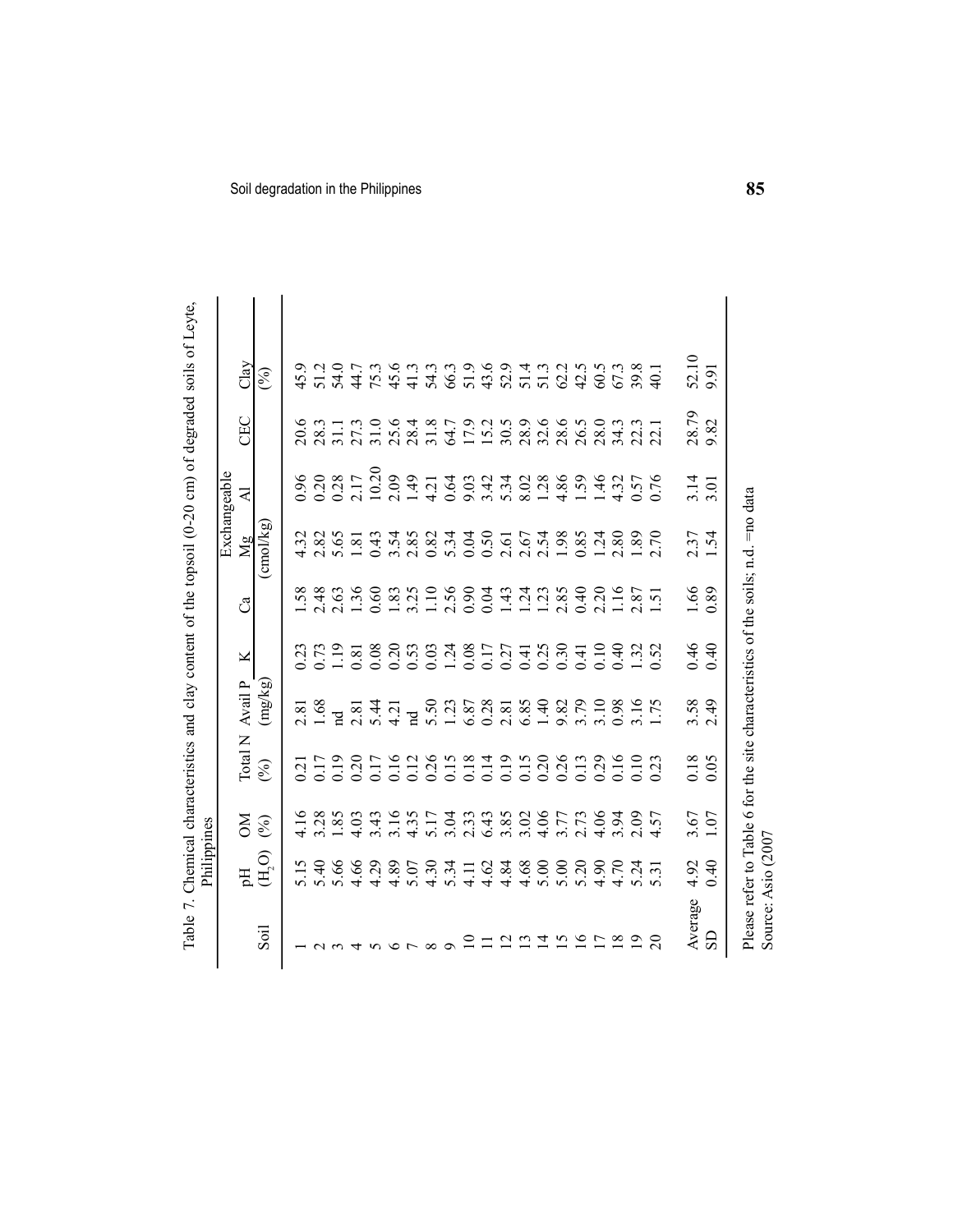suggesting that K is not a major problem in the degraded soils. This is because K is supplied by primary minerals like feldspars that are abundant in volcanic rocks. The same can be said of the exchangeable Ca and Mg which are also above the critical values of  $0.4$  and  $0.5$  cmol kg<sup>-1</sup>. Cation exchange capacity of the soils which reflect the ability of the soil to hold nutrients, ranges from moderate to high which is partly due to their high clay contents. Most of the soils have high levels of exchangeable Al implying Al toxicity as a potential constraint to crop growth in the degraded soils. Steiner (1996) reported that degraded soils are generally characterized by depletion of nutrient reserves or soil impoverishment, depletion of organic matter and associated deterioration of soil structure, soil acidification combined with aluminum toxicity. The soil problems could vary depending on the original characteristic of the soil before degradation, the causes of soil degradation, and the soil management applied by the farmers (Steiner, 1996). Jahn (1999) noted several chemical limitations to plant growth in degraded upland tropical soils like low cation exchange capacity, low base saturation, and high P retention. He added that due to severe chemical limitations, proper management of nutrients is the main challenge for land use in these soils.

Field observations revealed that degraded soils possess physical constraints which affect soil use and management like sticky and plastic characteristics when the soil is wet but compact when it is dry. Most of the soils also show moderate to severe erosion. In general, the degraded upland soils can be identified in the field based on the vegetation cover and soil surface morphology. The common plant species in the degraded upland soils are: Imperata cylindrical (L) Beauv., Saccharum spontaneum L., Paspalum conjugatum Bergius, Axonopus compressus (Sw.) P. Beauv., Cyrtococcum accrescens(Trin.) Stapf, Melastoma affine D. Don., and the native Psidium guajava L. In terms of soil surface morphology, degraded upland soils have red topsoils, abundance of erosion rills and gullies, thin A horizons, and rock fragments (Asio, 1997 and 2007). In terms of soil degradation processes that occurred in the soils, there is clear evidence for soil erosion, loss of nutrients and organic matter as well as acidification.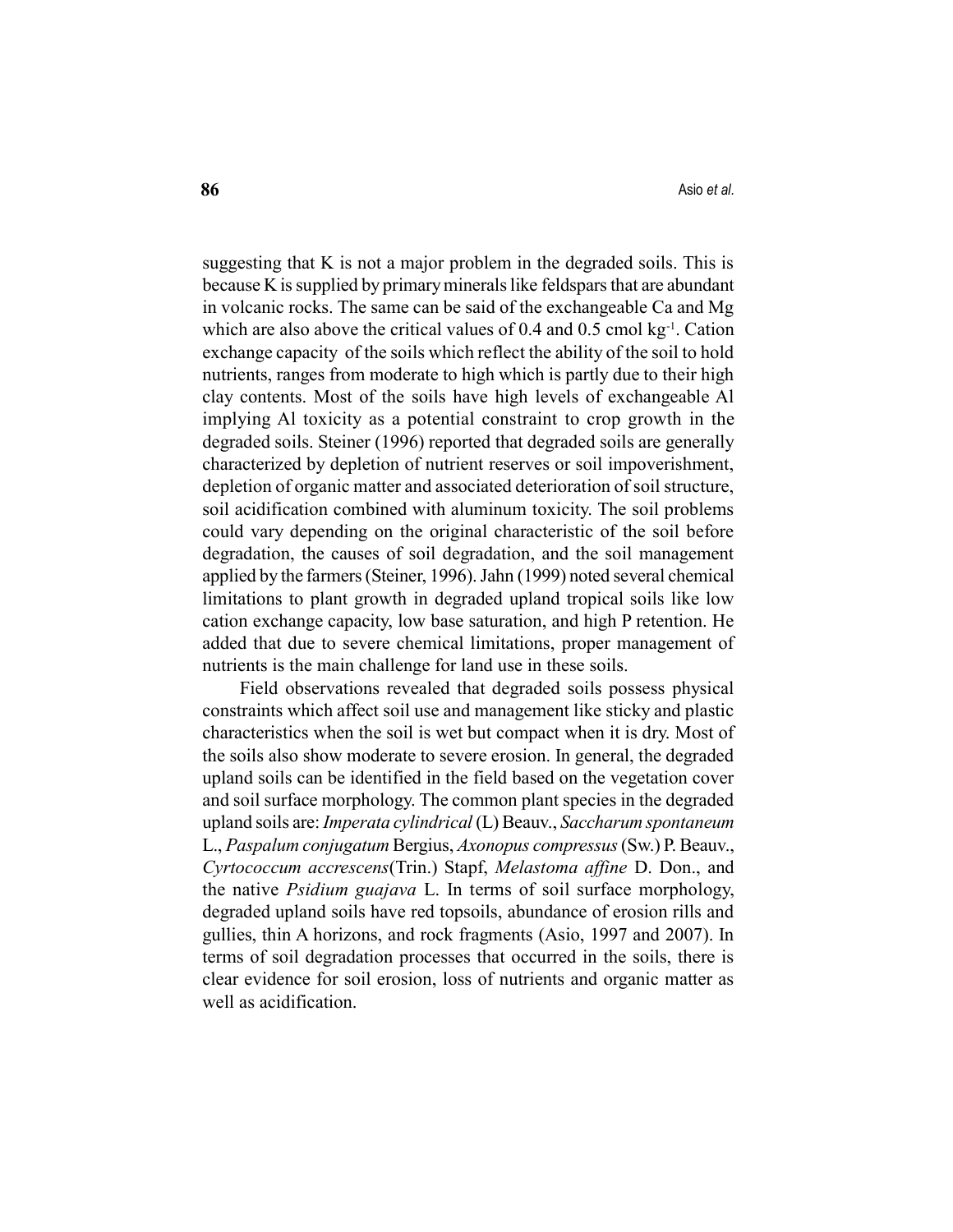# Management of degraded soils

Degraded soils are a major problem for agriculture because of the various chemical and physical constraints they possess. Because the properties of degraded soils widely vary, soil management strategies are site specific. This requires that every degraded soil has to be evaluated in terms of its properties and constraints. Snelder (2001) who worked on the degraded grasslands of Northeast Luzon, observed that the variable soil conditions and topography are inadequately considered in regional attempts to develop and rehabilitate these lands.

Comia (1999) reported on the various effective indigenous (e.g. fallow-till system) and introduced (e.g. alley cropping) soil conservation systems that are practiced by farmers in various parts of the country. He suggested that these practices can be applied to other areas but noted that the main challenge is to develop systems that minimize labor, or which incorporate hedgerow species that provide income to farmers. He recommended that conservation farming advocates must start with what the farmers have.

Reforestation is the traditional and most widely promoted approach to rehabilitating degraded lands. Reforestation projects in the past have not been very successful due to, among other factors, the use of exotic tree species which are difficult to establish in infertile degraded upland soils. It is now widely known that the use of exotic species in reforestation projects does not improve biodiversity and site quality (Asio & Bande, 2005). An alternative approach is the use of indigenous tree species particularly the hardwood Dipterocarp species that are available locally in combination with some food crops. Such approach has been proven effective in the restoration of degraded lands in various sites in Leyte (Asio & Milan, 2002).

In recent years, Jatropha (Jatropha curcas L.) has become popular in the Philippines and many other countries in Asia and Africa since it can be used as source of biodiesel. The Philippine Renewable Energy Act of 2008 promotes the planting of Jatropha in degraded lands since the plant is widely known to grow in stressed soil environments. Results of our experiment at Visayas State University (Lasquites et al., 2008)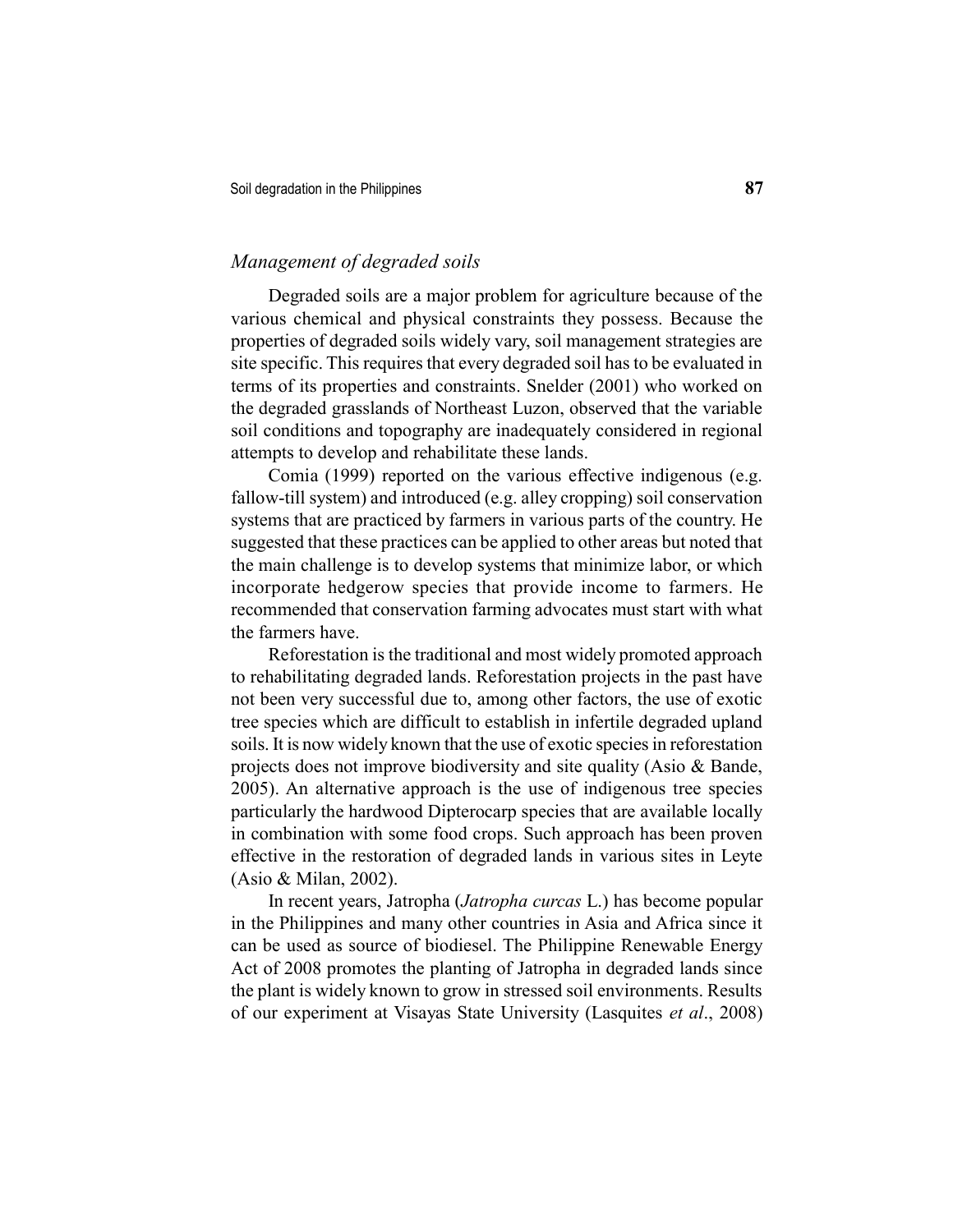revealed that although Jatropha can indeed thrive under degraded soil conditions, it needs sufficient nutrient supply to grow well and produce the oil-containing seeds. In addition, without soil amendments, Jatropha did not grow well in severely degraded calcareous and acidic soils (Fig. 3). However, addition of manures enabled it to grow well in both types of degraded soil.

The use of vermicompost as soil enhancer for degraded soils is also being promoted by some government agencies. The use of vermicompost is not something new. Like any organic fertilizer, adequate amount of vermicompost is expected to improve the fertility status of degraded soils especially those low in humus content. However, the use of non-native (exotic) earthworm species may cause serious ecological problems in the future. Thus, it is necessary that studies on the long-term ecological impact of vermicomposting should be done.

Cramb (2001) observed that one cause for the failure of soil management technologies in the Philippines is the introduction of inappropriate technologies to farmers in degraded lands. According to him, many crop production technologies developed for the marginal upland areas have not been adopted by farmers or have failed to increase crop yields in these stressed environments. One major contributing factor to this problem is the fact that degraded upland soils in the Philippines are still poorly understood until now since very little data are available on their characteristics (Asio, 1997; Asio et al., 1999). In fact, the lack of information about degraded upland soils have also contributed to the failure of the major government effort at massive forest rehabilitation in the past (Alcala, 1997).

#### CONCLUSIONS

Soil degradation is a major ecological problem in the Philippines. Degraded lands are widely seen as a major contributor to the frequent occurrence of disastrous floods in certain provinces and to the poor economic conditions of upland farmers. Appropriate and sustainable soil management strategies are needed which in turn require detailed knowledge of the properties and limitations of the degraded soils which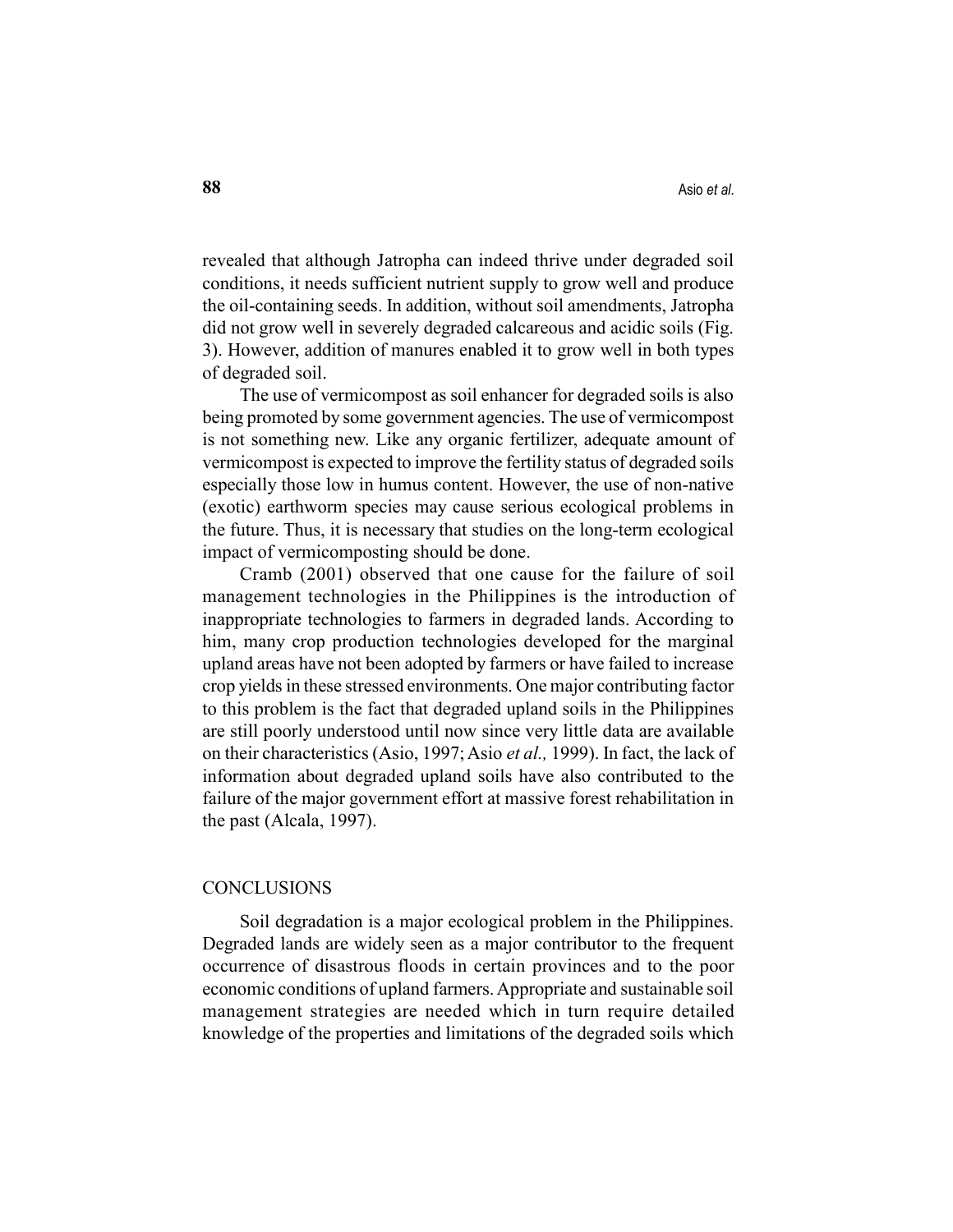until now are limited. There is the danger that the intensive use of the degraded lands for biodiesel production without the appropriate soil management would cause further soil deterioration and thus aggravate the ecological problems that are now occurring. The review has confirmed that soil erosion is the most widespread and studied type of soil degradation processes in the Philippines but estimates of the rate of soil loss are greatly variable due to the different methodologies used and the varying environmental factors. Very few studies have been done on the other types of soil degradation such as the chemical and physical soil degradation.

#### REFERENCES

- ADDISCOTT, TM. 1995. Entropy and sustainability. European Journal of Soil Science 46: 161-168.
- ALCALA, A.C. 1997. Keynote address. Proceedings of International Conference on Reforestation with Philippine Species. (date?) ViSCA-GTZ Ecology Project, Baybay, Leyte, Philippines.
- ASIO, V.B. 1996. Characteristics, weathering, formation, and degradation of soils from volcanic rocks in Leyte, Philippines. Hohenheimer Bodenkundliche Hefte, Vol. 33, Stuttgart, Germany.
- ASIO, V.B. 1997. A review of upland agriculture, population pressure, and environmental degradation in the Philippines. Annals of Tropical Research 19: 1-18.
- ASIO, V.B. 2007. Characteristics, fertility status, and management of degraded upland soils in Leyte. In: PARRFI Professorial Chair Lectures 1992-2006, Philippine Agricultural Resources Resarch Foundation Incorporated (PARRFI). Laguna.
- ASIO, V.B. and M. J. M. BANDE.2005. Innovative community-led sustainable forest resource conservation and management in Baybay, Leyte, Philippines. In: Velasquez J, Yashiro M, Ono I. (eds) Innovative communities: people-centered approaches to environmental management in the Asia-Pacific Region. United Nations University Press, Tokyo.Pp. 204-224.
- ASIO, V.B. and P. P. MILAN. 2002. Improvement of soil quality in degraded lands through rainforestation farming. Paper presented during the International Symposium on Sustaining Food Security and Managing Natural Resources in Southeast Asia, January 8-11, 2002, Chiang Mai, Thailand.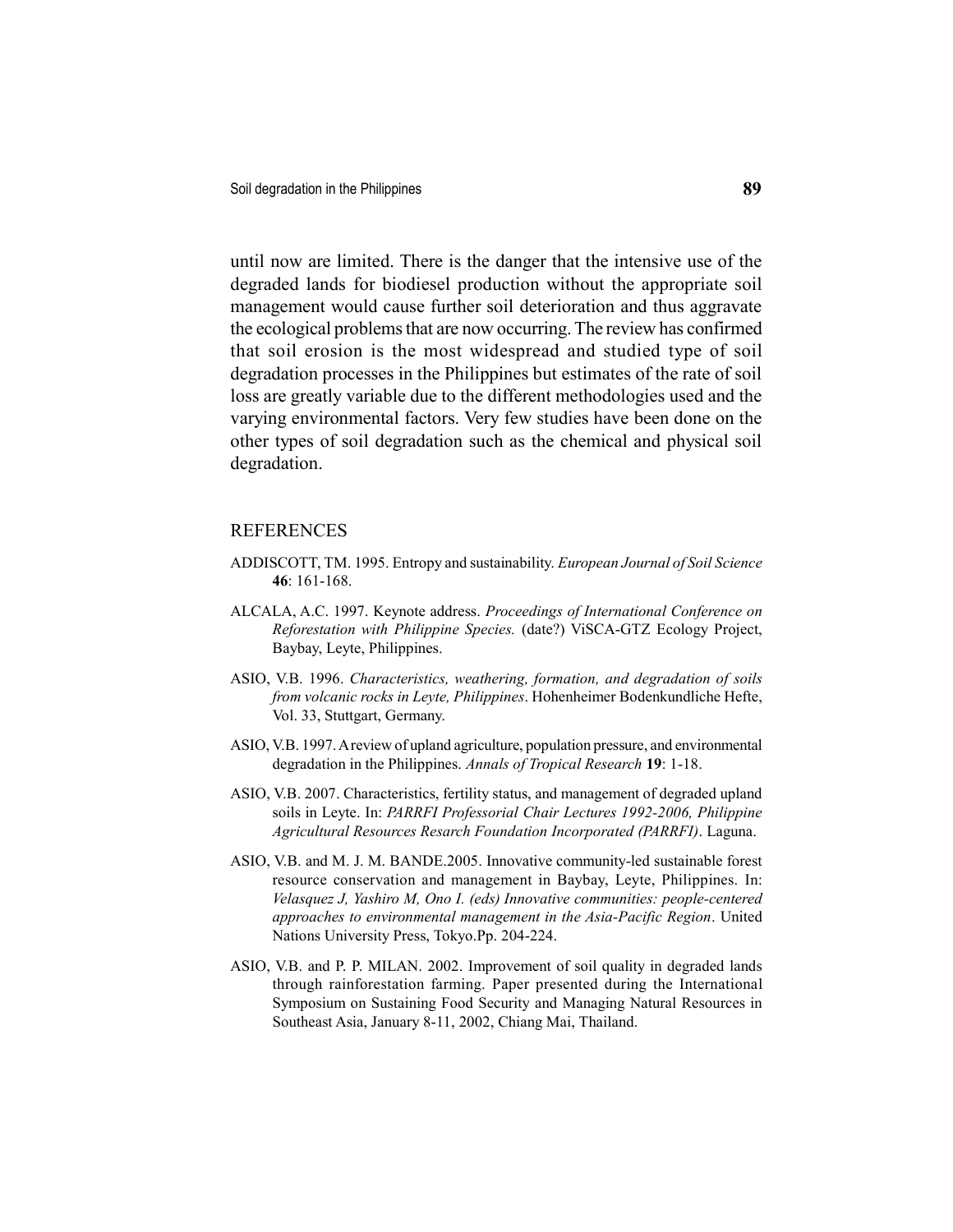- ASIO, V.B., R. JAHN, and K. STAHR. 1999. Changes in the properties of a volcanic soil in Leyte due to conversion of forest to other land uses. *Philippine Journal of* Science 128: 1-13.
- ASIO, V.B., R. JAHN, K. STAHR, and J. MARGRAF. 1998. Soils of the tropical forests of Leyte, Philippines: II. Impact of different land uses on status of organic matter and nutrient availability. In: Schulte A, Ruhiyat D (eds) Soils of Tropical Forest Ecosystems. Springer-Verlag, Berlin.Pp.37-44.
- ATIENZA, R.N., J. HAPAL, and E. MOGA. 2008. Legislative and institutional aspects of soil and water conservation: the Philippine experience. 15th ISCO Conference, Budapest.
- BLOOM, P.R. 2000. Soil pH and pH buffering. In: Sumner ME (ed.) Handbook of Soil Science. Pp. G3-G25. CRC Press, Boca Raton.
- BLUM, W.E.H. 1998. Basic concepts: degradation, resilience, and rehabilitation. In: Lal R, Blum WEH (eds) Methods for Assessment of Soil Degradation, Advances in Soil Science. CRC Press, Boca Raton. Pp. 1-16.
- BLUM, W.E.H. 2007. Bodenkunde in Stichworten (6. Auflage) Borntraeger, Stuttgart.
- BSWM .1992. Philippine Land and Soil Management Atlas for Eastern Visayas. Bureau of Soil and Water Management (BSWM), Department of Agriculture, Quezon City.
- COMIA, R.A. 1999. Soil and nutrient conservation oriented practices in the Philippines. FFTC Bulletin, Taiwan.
- CRAMB, R.A. (ed). 2001. Soil conservation technologies for smallholder farming systems in the Philippine uplands: a socioeconomic evaluation. ACIAR, Australia.
- CRAMB, R.A., J. N. M. GARCIA, R.V. GERRITS, and G. C.SAGUIGUIT.2000. Conservation farming projects in the Philippine uplands: rhetoric and reality. World Development 28: 911-927.
- DAVID, C.P. 2002. Heavy metal concentrations in marine sediments impacted by a mine-tailings spill, Marinduque Island, Philippines. Environmental Geology 42: 955-965.
- DAVID, W.P. 1984. Environmental effects of watershed modifications. Philippine Institute for Development Studies. Working Paper 84-07, Manila.
- DAVID, W.P. 1988. Soil and water conservation planning: policy issues and recommendations. Journal of Philippine Development XV: 47-84.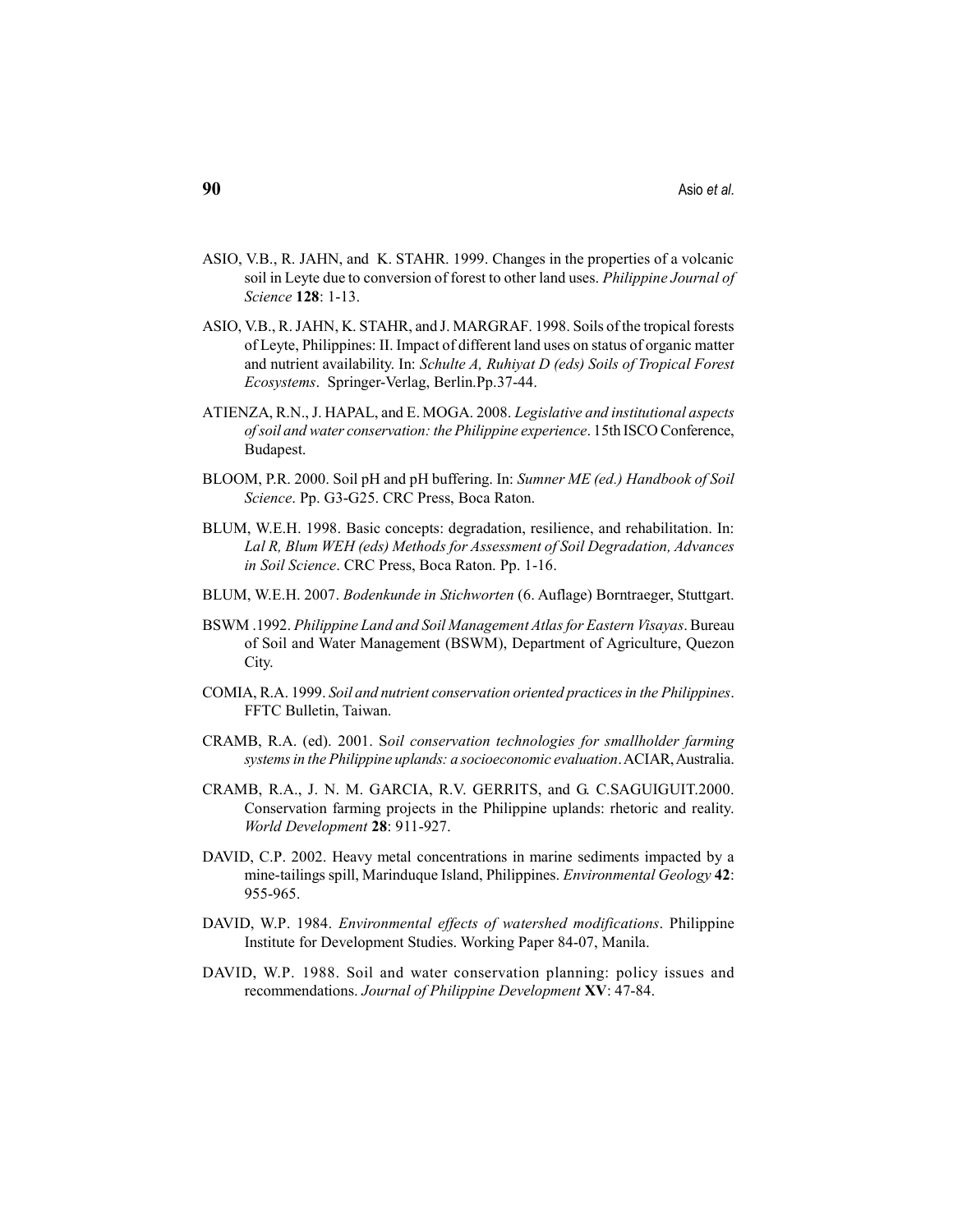- EDRALIN, D.E.A. 2008. Copper, lead, nitrogen, and phosphorus levels in soils and plants in the abandoned Bagacay Mine in Samar, Philippines (MSc thesis). Institute of Tropical Ecology. Visayas State University, Baybay, Leyte, Philippines.
- EVANGELISTA, P.P. 1993. Land use on uplands. Paper presented during the 3rd International Forum on Soil Taxonomy and Sustainable Land Management. 17- 28 May 1993. BSWM, Diliman, Quezon City, Philippines.
- FAO (1998) Soil resource depreciation and deforestation: Philippine case study in resource accounting. Rome.
- GARRITY, D.P., D.M. KUMMER, and E.S. GUIANG. 1993. The Philippines. In: Committee on Sustainable Agriculture and the Environment in the Humid Tropics. Board on Agriculture and Board on Science and Technology for International Development and National Research Council (eds) Sustainable Agriculture and the Environment in the Humid Tropics. National Academy Press, Washington.
- JAHN, R. 1999. Management of soils in the humid tropics. Proceeding of the International Conference on Applied Tropical Ecology. 8-10 September 1998. Leyte State University, Baybay, Leyte.
- LAL, R. 1984. Soil erosion from tropical arable lands and its control. Advances in Agronomy 37: 183-248.
- LAL, R. 1998. Soil quality and sustainability. In: Lal R, Blum WEH (eds) Methods for Assessment of Soil Degradation Advances in Soil Science. CRC Press, Boca Raton.Pp. 17-30.
- LAL, R. 2001. Soil degradation by erosion. Land Degradation and Development 12: 519-539.
- LANDON, J.R.(ed) 1991. Booker tropical soil manual. Longman Scientific and Technical, England.
- LANTICAN, A., L. C. GUERRA, and S. I. BHUIYAN.2003. Impacts of soil erosion in the upper Manupali watershed on irrigated lowlands in the Philippines. Paddy water Environment 1, 19-26.
- LASQUITES, J.J.S., C. M. QUINONES, A. B. TULIN, V. B. ASIO, and R. C. GUARTE. 2008. Growth performance of Jatropha plants and its effect on some chemical properties as influenced by organic and inorganic fertilizer application under acidic and calcareous soil conditions. Best Poster Paper, National Scientific Meeting of the Philippine Society of Soil Science and Technology, 27-29 May 2008, Bohol, Philippines.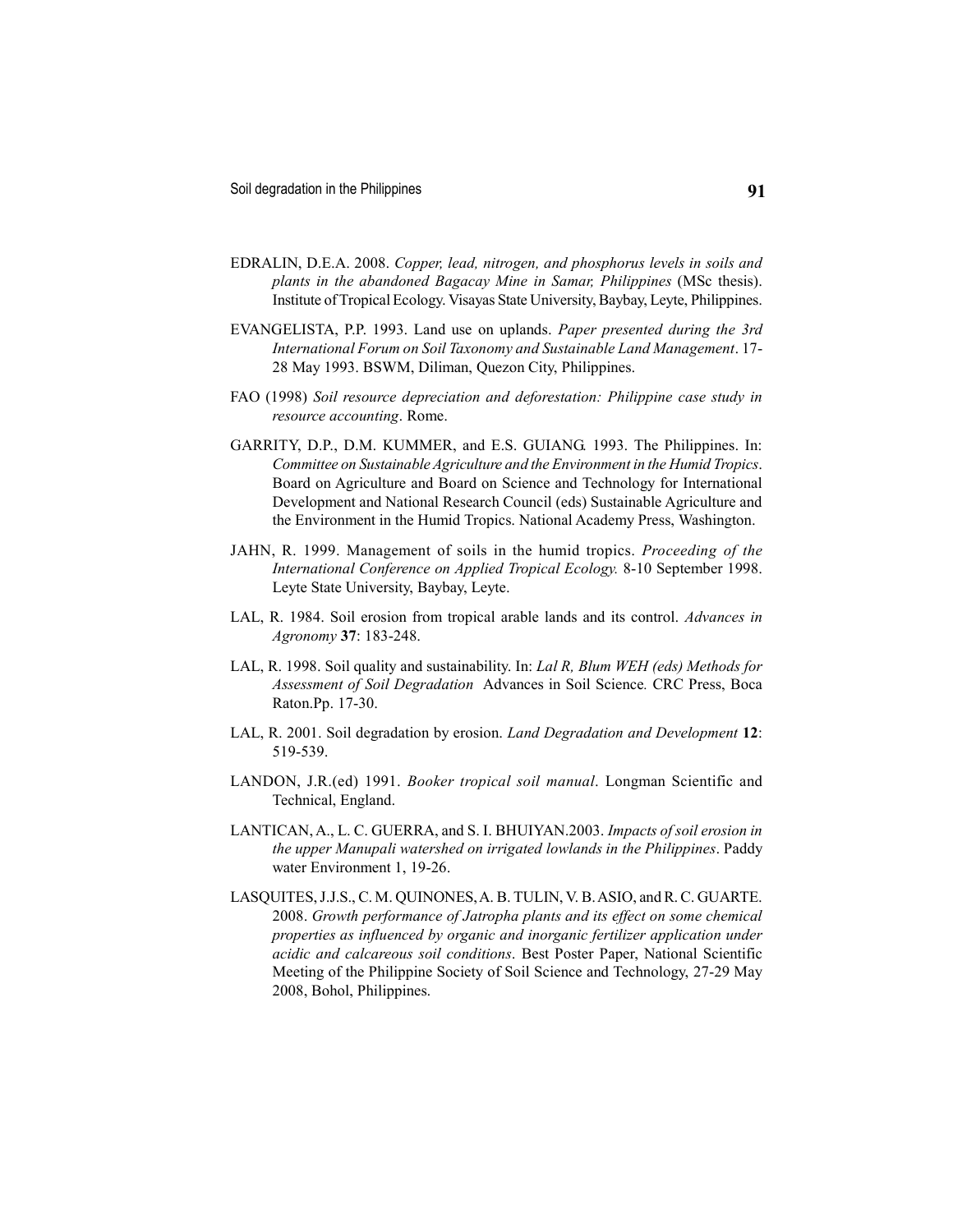- MINES AND GEOSCIENCES BUREAU (MGB) 2004. The Philippine Mineral Sector. DENR, Quezon City, Philippines.
- MINES AND GEOSCIENCES BUREAU-MINING ENVIRONMENT AND SAFETY DIVISION (MGB-MESD). 2006. Environmental assessment of abandoned Bagacay mine relative to the proposed interim remediation measures of the World Bank supported project. DENR, Quezon City, Philippines
- NATIONAL ACTION PLAN (NAP).2004. The Philippine National Action Plan to combat desertification, land degradation, drought, and poverty for 2004-2010. Department of Agriculture, Department of Environment and Natural Resources, Department of Science and Technology, and Department of Agrarian Reform, Manila, Philippines.
- NAVARRETE, I.A. and K. TSUTSUKI. 2008. Land-use impact on soil carbon, nitrogen, neutral sugar composition and related chemical properties in a degraded Ultisol derived from volcanic materials in Leyte, Philippines. Soil Science of Plant Nutrition 54: 321-331.
- NAVARRETE, I.A., K. TSUTSUKI, V. B. ASIO, and R. KONDO.2008. Genesis of soils across a late Quaternary volcanic landscape in the humid tropical island of Leyte, Philippines. Australian Journal of Soil Research 46: 403-414.
- NAVARRETE, I.A., V. B. ASIO, R. JAHN, and K.TSUTSUKI .2007. Characteristics and genesis of two highly weathered soils in Samar, Philippines. Australian Journal of Soil Research 45: 153-163.
- NAVARRETE, I.A., V. B. ASIO, E. BALBARINO, and A. B. TULIN. 2000. The physicochemical properties of rhizosphere soil grown to vetiver in a degraded upland. Grassland Society of the Philippine Journal 4: 29-34.
- OLDEMAN, L.R. 1994. Global extent of soil degradation. In: Oldeman LR (ed) Soil resilience and sustainable use. CAB International, UK.Pp. 99-118.
- ONA, L.F., A. M. P. ALBERTO, J. A. PRUDENTE,and G. C. SIGUA.2006. Levels of lead in urban soils from selected cities in a central region of the Philippines. Environmental Science and Pollution Research 13: 177-183.
- PANINGBATAN, E.P., C. A. CIESOLKA, K. J. COUGHLAN, and C. W. ROSE. 1995. Alley cropping for managing soil erosion of hilly lands in the Philippines. Soil Technology 8: 193-204.
- PCARRD. 1992. Management and rehabilitation of degraded hillylands. Terminal report of the PCARRD/IBSRAM Project, PCARRD, Los Banos, Laguna.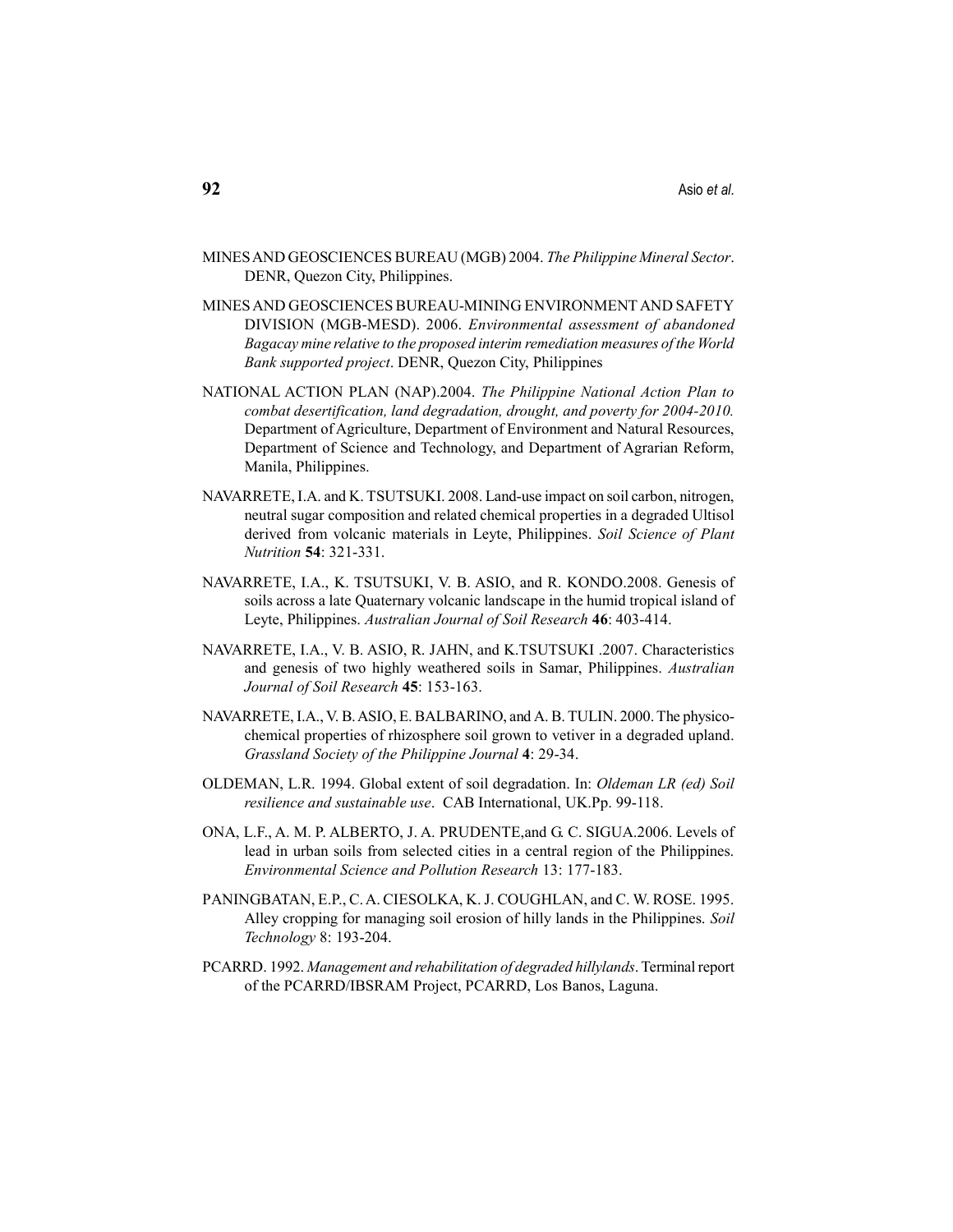- PCARRD. 2009. Philippine S&T agenda on climate change 2010-2016. Agriculture, Forestry & Natural Resources Section. PCARRD, Laguna. 113 pp.
- PHILRICE. 2001. Management of salt-affected soils for rice production. Rice Technology Bulletin No. 40, Philippine Rice Research Institute, Munoz, Nueva Ecija.
- PONNAMPERUMA, F.N. and A. K. BANDYOPADHYA.1980. Soil salinity as a constraint on food production in the humid tropics. In: Priorities for Alleviating Soil-Related Constraints to Food Production in the Tropics. . IRRI, Los Banos, Laguna, Philippines. Pp. 203-216
- POUDEL, D.D., D. J. MIDMORE, and L. T. WEST. 1999. Erosion and productivity of vegetable systems on sloping volcanic ash-derived Philippine soils. Soil Science Society of American Journal 63: 1366-1376.
- POUDEL, D.D., D. J. MIDMORE, and L. T. WEST. 2000. Farmer participatory research to minimize soil erosion on steepland vegetable systems in the Philippines. Agriculture, Ecosystems and Environment 79: 113-127.
- PRESBITERO, A.L. 2003. Soil erosion studies on steep slopes of humid-tropic Philippines (PhD dissertation). Griffith University, Australia.
- PRESBITERO, A.L., M. C. ESCALANTE, C. W. ROSE, K. J. COUGHLAN, and C. A. CIESIOLKA. 1995. Erodability evaluation and the effect of land management practices on soil erosion from steep slopes in Leyte, the Philippines. Soil Technology 8, 205-213.
- SANCHEZ, P.A. 1976. Properties and management of soils in the tropics. Wiley and Sons, New York.
- SCHERR, S.J. 1999. Soil degradation: a threat to developing country food security by 2020?. 2020 Brief No. 58, IFRI, Washington, D.C.
- SIEBERT, S.F. 1987. Land use intensification in tropical uplands: effects on vegetation, soil fertility and erosion. Forest Ecology and Management 21: 37-56.
- SMECK, N.E., E. C. A. RUNGE, and E. E. MACKINTOSH.1983. Dynamics and genetic modeling of soil systems. In: Wilding L.P. et al. (eds) Pedogenesis and Soil Taxonomy. I. Concepts and Interactions. Elsevier, Amsterdam.Pp. 51-81.
- SNELDER, D.J. 2001. Soil properties od Imperata grasslands and prospects for treebased farming systems in Northeast Luzon, The Philippines. Agroforestry Systems 52: 27-40.
- STEINER, K.G. 1996. Causes of soil degradation and development approaches to sustainable soil management. Margraf Verlag, Weikersheim.